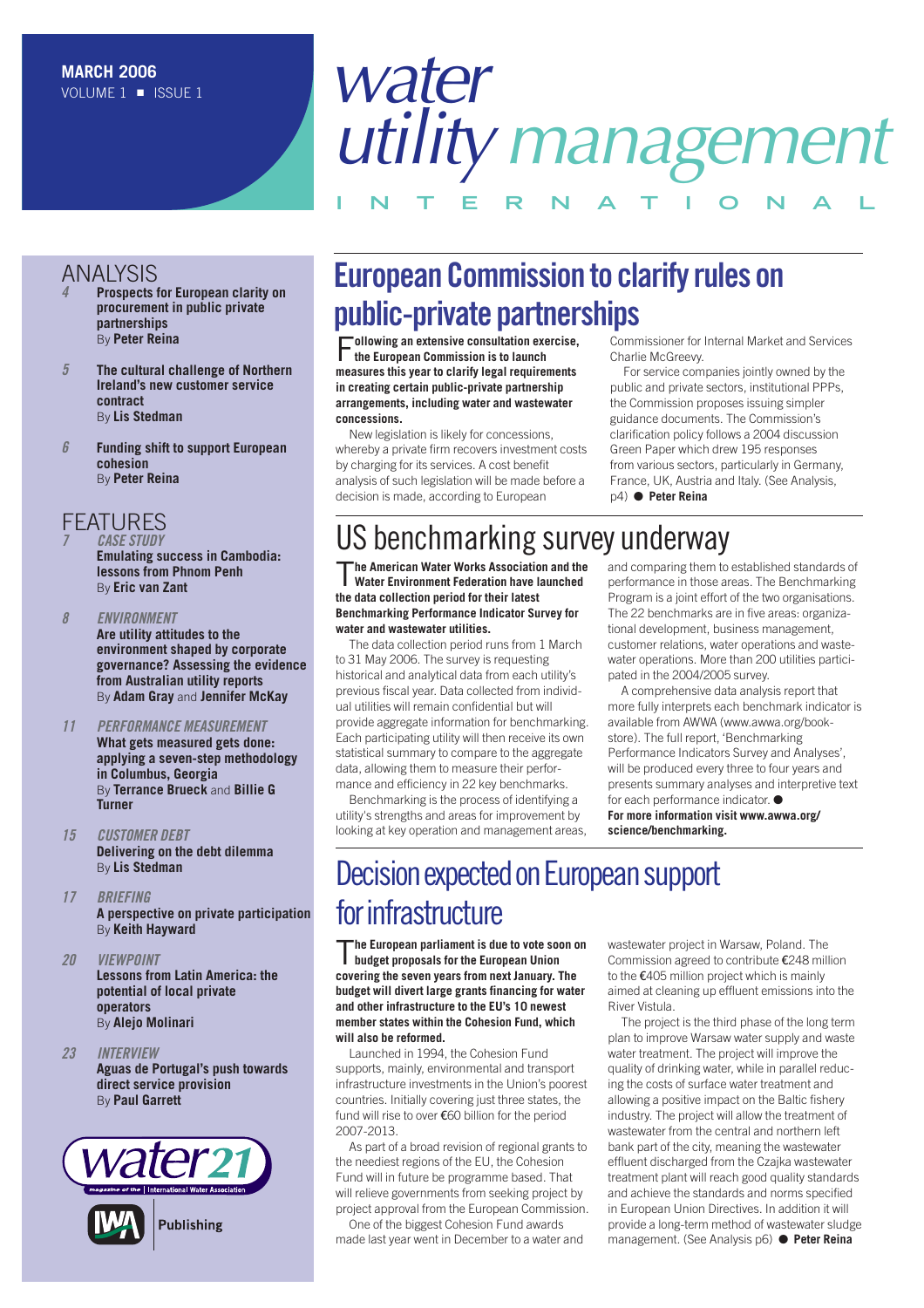



#### EDITORIAL

**Editor / Associate Publisher** Keith Hayward khayward@iwap.co.uk

**Publishing Assistant** Oisin Sa osands@iwap.co.uk

**Water Utility Management International is a new publication focusing on the needs and interests of senior water utility managers. The aim of this publication is to provide those heading water and wastewater utilities with an international reference point on the strategic issues affecting their organisations. Water Utility Management International will also be of value to consultants and others following developments in this area.**

**Presented in a newsletter format, Water Utility Management International will contain news, interviews, and in-depth briefings on topical issues. Other articles will take an executive briefing approach or be based on landmark case studies. Regular themes for articles will include**<br>financing, investment, regulation and **financing, investment, regulation and personnel matters. There will also be a central theme of achieving efficiency in water utilities, encompassing topics such as benchmarking, billing, tariffs, IT and service standards.**

**For more information, visit:**

**www.iwapublishing.com/ template.cfm?name=iwapwumi**

#### PUBLISHING

**Publisher** Michael Dunn

Water Utility Management International is published four times a year (March, June, September, December) by IWA Publishing. Statements made do not represent the views of the International Water Association or its Governing Board.

#### **IWA Publishing Alliance House,**

**12, Caxton Street, London SW1H 0QS, UK** Tel: +44 (0)20 7654 5500 Fax: +44 (0)20 7654 5555 Email: publications@iwap.co.uk Web: www.iwapublishing.com

#### **SUBSCRIPTIONS**

Water Utility Management International is available as either a print or an online subscription.

2006 price (4 issues): £165 / €249 / \$329 (IWA members: £150 / €225 / \$299)

**Contact** Portland Customer Services Commerce Way, Colchester CO2 8HP, UK Fax: +44 (0)1206 799331 Email: sales@portlandpress.com

**Or visit:** www.iwapublishing.com/ template.cfm?name=iwapwumi

**Design & print** Original design: John Berbuto Printed by Ashford Overload, UK

ISSN (print) 1747-7751 ISSN (online) 1747-776X

© IWA Publishing 2006

## US EPA under fire for lead rule data gap

T**he US Government Accountability Office (GAO) has criticised the Environmental Protection Agency for not having in its database information from over 30% of large and medium-sized community water systems on the amount of lead in their supplies.**

The EPA also does not have data on the status of the efforts to implement the lead rule for 70% of systems, apparently because states have failed to meet reporting requirements.

The report from the GAO notes that 'implementation experiences to date have revealed weaknesses in the regulatory framework for the lead rule. For example, most states do not require their water systems to notify homeowners that volunteer for periodic lead monitoring of the test results.'

It adds that in addition, corrosion control can be impaired by changes to other treatment processes and controls that might help avoid such problems may not be adequate. The report also warns that because testing indicates that some so-called 'lead-free' prod-

#### **Loans and tenders**

#### **NAMIBIA: EIB signs finance deal for infrastructure**

The European Investment Bank has signed a €4M (\$4.9M) financing facility to go towards infrastructure in Namibia, including water and sanitation projects. The rationale is to mobilise local and international resources to provide debt funding primarily for municipal and other infrastructure projects.

#### **INDIA: Italy agrees soft loan**

The Italian government is set to grant an €26M (\$31.7M) soft loan for water supply and waste management projects in 14 districts of West Bengal. Details for the project are not yet finalised. The process of selecting companies to be involved in the project is underway, according to Agostino Pinna, Italy's consul general in Kolkata.

#### **COSTA RICA: JBIC agrees loan for sewerage**

Japan Bank for International Cooperation (JBIC) has agreed to lend \$127M for a sewerage project to benefit Costa Rica's capital, San José, according to the country's foreign affairs ministry. The first tranche of funding is due to be handed out within a year, with works scheduled to begin in 2008. The first phase, due for completion in 2015, is set to cost \$230M. A \$220M second phase is scheduled for completion in 2025.

#### **JORDAN: Government gives go-ahead to transfer project**

Jordan's government has given the green light to the country's Water Conveyance project, and is inviting investors and companies to bid for the BOT contract. On completion, the conveyor will supply the capital, Amman, and the southern governorates with over 100Mm3 of water per year from the southern Disi aquifer. A main pumping station, three storage wells and a 320km conveyance pipeline will be constructed during the project. The conveyance project is one of six planned to counter the country's water deficit.

#### **GLOBAL: ADB announces increased water spend**

The Asian Development Bank used the Fourth World

ucts actually leach high levels of lead into drinking water, existing standards for plumbing materials may not be sufficiently protective.

From the data available it appears few schools and child care facilities have tested their water for lead. The report also notes that 'no focal point exists at either the national or state level to collect and analyse test results. Thus the pervasiveness of lead contamination in the drinking water at schools and child care facilities – and the need for more concerted action – is unclear.'

The GAO is recommending that it improve its data on key aspects of lead rule implementation, strengthen some regulatory requirements and oversight, and assess the problem of lead in the drinking water at schools and child care facilities.

The EPA's spokesman noted that the agency has issued comprehensive new guidance for protecting against lead in schools and is in the final stages of issuing proposed changes to the federal rule. ● **Lis Stedman**

Water Forum as the opportunity to announce increased investment in water. It introduced its Water Financing Program, which seeks to make water a core investment area for the bank. Under the programme, ADB proposed to increase its water investments to well over \$2 billion annually for the period 2006-2010.

#### **AZERBAIJAN: ADB announces boost**

The Asian Development Bank has announced that it plans to increase its operations in Azerbaijan's road and water supply and sanitation sectors. An ADB country strategy programme sets aside some \$179M in loans for the country in 2006, a considerable increase in the forecast 2006 spend of \$39M.

#### **UKRAINE: EBRD funding for wastewater treatment**

The European Bank for Reconstruction and Development is to provide a loan to the city of Harkiv, Ukraine, to finance priority capital investments for its municipal wastewater utility. The project will contribute to decreasing polluting discharges into the Siverski Donets River and the Azov Sea basin. The work will also include improvements to service standards and strengthening of operational performance.

#### **INDONESIA: ADB prepares sanitation project**

The ADB is preparing a project to improve sanitation and public health and reduce pollution in Indonesia's urban areas through a \$1.2M technical assistance grant from its Japan Special Fund. The grant will be used to prepare a project due for 2007 to set out sanitation strategies for five major cities and provide appraisals and investment plans for three of these.

#### **ROMANIA: EBRD lends for wastewater upgrade**

The European Bank for Reconstruction and Development (EBRD) has made a €10M (\$12M) ISPA loan to Romania to enable it to complete the upgrade and construction of the wastewater treatment works at Glina. Construction of the plant will begin this autumn, and it is scheduled to become operational in 2010. Total costs for the project are estimated at €253.3M (\$302M), in two stages over four years.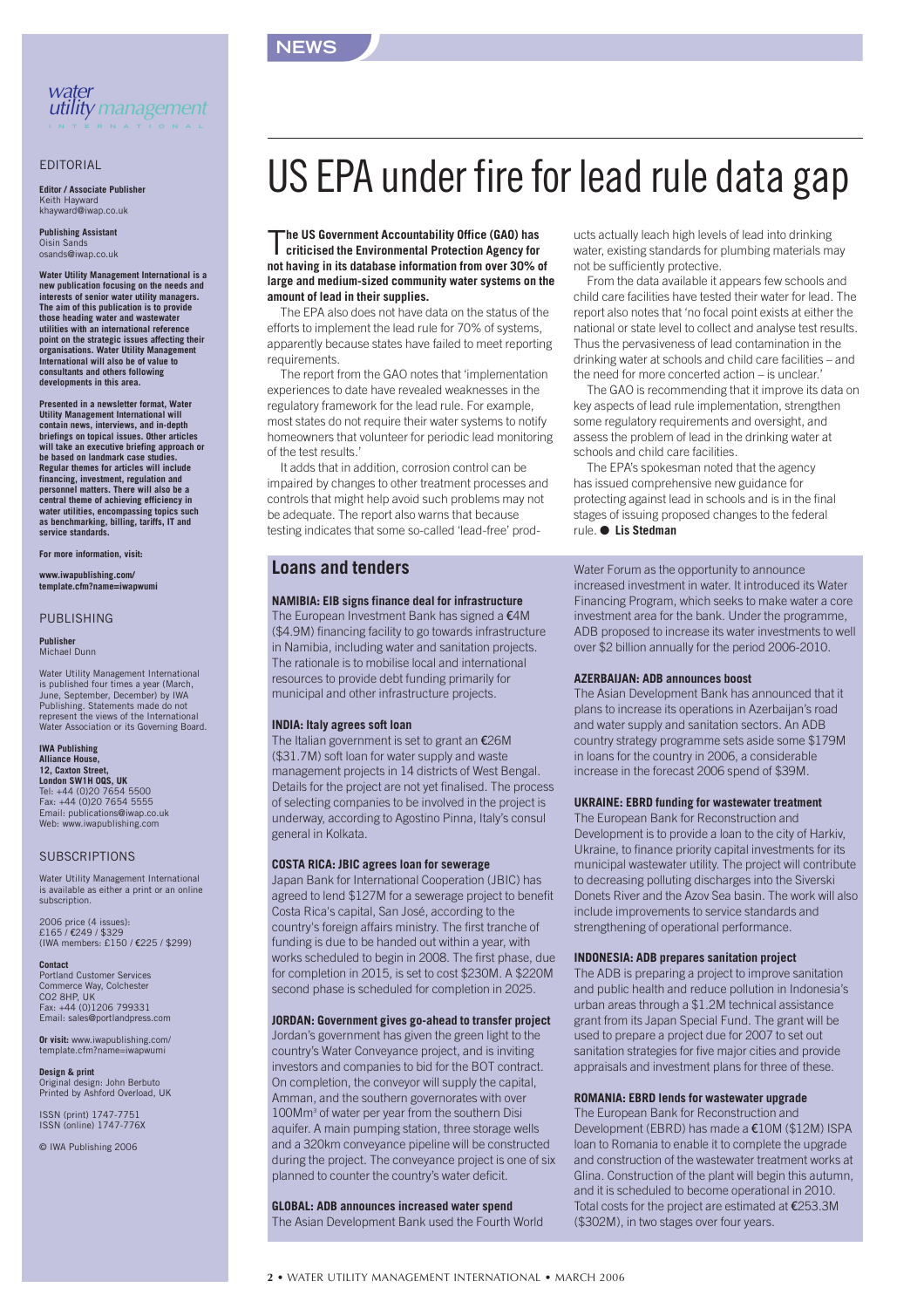### UK water firm fined over bills

E**conomic regulator Ofwat has published its interim report into allegations about false reporting of information by UK water utility Severn Trent Water.**

The report sets out the regulator's interim findings into certain allegations made by an employee of Severn Trent Water, and the actions Ofwat will require the company to take. Ofwat's concerns about the reliability of leakage data are not covered in the report because this issue is currently being investigated by the Serious Fraud Office (SFO).

Ofwat's investigation found that Severn Trent Water had provided regulatory data that was either deliberately miscalculated or poorly supported. This led to price limits being set for the water company that were higher than necessary, which would have resulted in customers paying £42 million more by 2009-10. This is equivalent to between £2 and £3 each year on an average household customer's bill.

Severn Trent Water has agreed to reduce its price limits to return the

#### **Business**

#### **SPAIN: Acciona buys RWE water provider**

Acciona SA has released a statement saying it has bought RWE Thames Water's Spanish water treatment provider, Pridesa, for €150M (\$182M). The Spanish company said the deal strengthened its position in the desalination sector, placing it in a good position for internationallystrategic water markets such as the US, the UK, Italy, Portugal, Turkey, Egypt and China. The deal is subject to anti-trust approval.

regulator.' ●

#### **DUBAI: Authority invites bids for desal plant**

The Dubai Electricity and Water Authority (DEWA) is inviting bids for a new power generation and water desalination plant worth an estimated \$1.5 billion. The M Station will be DEWA's largest and is to be commissioned by 2010, according to local news sources. When complete, M Station will increase the country's power supply by 2000MW and its desalination capacity by 105MGD.

#### **UK: Thames signs asset database deal with Oracle**

Thames Water has signed an agreement with Oracle to consolidate 23 asset databases into a single system. Engineers and managers will be able to access information about all assets across Thames Water's supply area when the system goes live in spring 2007. Geographical information systems from ESRI will also allow Thames to analyse its water network and provide engineers with details about each asset prior to repairs.

#### **US: Macquarie Bank to buy Aquarion**

Yorkshire water and sewerage provider Kelda has announced that it has reached a deal with Australian investment bank Macquarie to buy its US water arm, Aquarion. Kelda said it does not expect any profit or loss on the sale, which is expected to be worth around £375M (\$651M). UKbased Kelda bought New England-based Aquarion in 1999 to gain a foothold in a market that was supposed to be ripe for consolidation, but this move has never materialised.

#### **THAILAND: Mitsui buys stake in Thai tap water**

Japanese trading house Mitsui ha announced that it has reached

#### **In brief**

£42 million to customers. The company is returning £7 million of this in bills currently being sent to customers. The remainder will be returned to customers over the next three years of the current price review period. Ofwat regards the findings of its investigation as sufficiently serious to warrant a further reduction in the company's price limits as a penalty. This can only be determined after

The Consumer Council for Water Midlands welcomed the announcement. Sir James Perowne, chairman of the Consumer Council for Water Midlands, commented: 'While we are disappointed that Severn Trent Water has been found deliberately miscalculating and misreporting data to the regulator, our primary concern is that consumers be re-imbursed for any overcharging. We are encouraged that this will now happen. However, we are still seeking reassurance on behalf of consumers about the reliability of water company data supplied to the

the SFO investigation.

#### **NORTHERN IRELAND: Alliance wins first privatised water sector contract**

The Xansa-led Crystal Alliance has won a seven-year, £70M (\$122M) contract to run the Northern Ireland Water Service's customer billing system. The organisation will be responsible for billing some 760,000 domestic customers when the privatisation takes place. Under the contract, the Crystal Alliance will establish a customer relations centre to handle customer complaints and enquiries, which will be managed by sub-contractor Echo Managed Services. (See Analysis, p5)

#### **US: AWWA and other water organisations announce mutual aid network**

The American Water Works Association (AWWA), together with other US water agencies including WEF, NACWA and NAWC, has announced a joint policy statement on mutual aid and assistance networks. The statement says that the 'utilities helping utilities' agreement will provide aid for 'water or wastewater utilities that have sustained damages from natural or manmade events could obtain emergency assistance in the form of personnel, equipment, materials, and other associated services as necessary, from other water/wastewater utilities. The objective is to provide rapid, short-term deployment of emergency services to restore the critical operations of the affected water/wastewater utility.'

#### **SCOTLAND: Alexander resigns over delivery plan disagreement**

Professor Alan Alexander has resigned as chairman of Scottish Water after a disagreement with ministers in the Scottish Parliament over the organisation's delivery plan for the next four years. Ministers and the utility's economic regulator had said the delivery plan fell short of their requirements 'in a number of material respects'. Professor Alexander believed the plan was fully compliant, the Executive noted, and in view of that had resigned.

agreement to buy a 35% stake in the Thai Tap Water Supply company, for ¥11 billion (\$93.27M). The company has a 30-year agreement with Thailand's Provincial Waterworks Authority to supply drinking water to two provinces west of Bangkok.

#### **COLOMBIA: Water share sale blocked**

Colombian water company Aguas de Manizales has confirmed it will not take over operation of Cartagena utility Acuacar from current operator Aguas de Barcelona (Agbar). Agbar's purchase of its 45.9% stake in the contract contained a suspension clause that stipulated any deal had to be approved by the town's mayor, who ruled out Aguas de Manizales.

#### **CHINA: Suez outlines expansion plans**

Suez has told a press briefing that it intends to double its business in greater China to nearly one billion euros (\$1.2 billion) over the next two years as it expands its sewage and water treatment networks. Company executive vice-president Yves-Thibault de Silguy said that the country's need for modern water distribution and waste facilities in major municipalities would be likely to mean a doubling of revenues by 2008 from around €450M (\$536M) at present.

#### **PORTUGAL: Aqualia wins water supply tender**

Aqualia, a Spanish water services management company and FCC subsidiary, has won a €1500M (\$1790M) tender to manage the water supply in Leziria del Tajo, Portugal, for the next 40 years. The area is a community of nine cities near the capital, Lisbon, with 200,000 inhabitants. The contract calls for €200M (\$238M) in investment, with €53M (\$63M) of the total being provided from public funds. The tender was won in consortium with Portuguese company Lena.

#### **NORTHERN IRELAND: Glen Water wins Omega contract**

Department for Regional Development (DRD) Minister Shaun Woodward has announced that Glen Water is the successful winner of the Omega public-private partnership project in Northern Ireland. This design-buildfinance-operate contract will involve capital investment of around £122M (\$212M) for upgrades to six existing wastewater treatment works, including a second incinerator for Belfast's giant Duncrue Street works.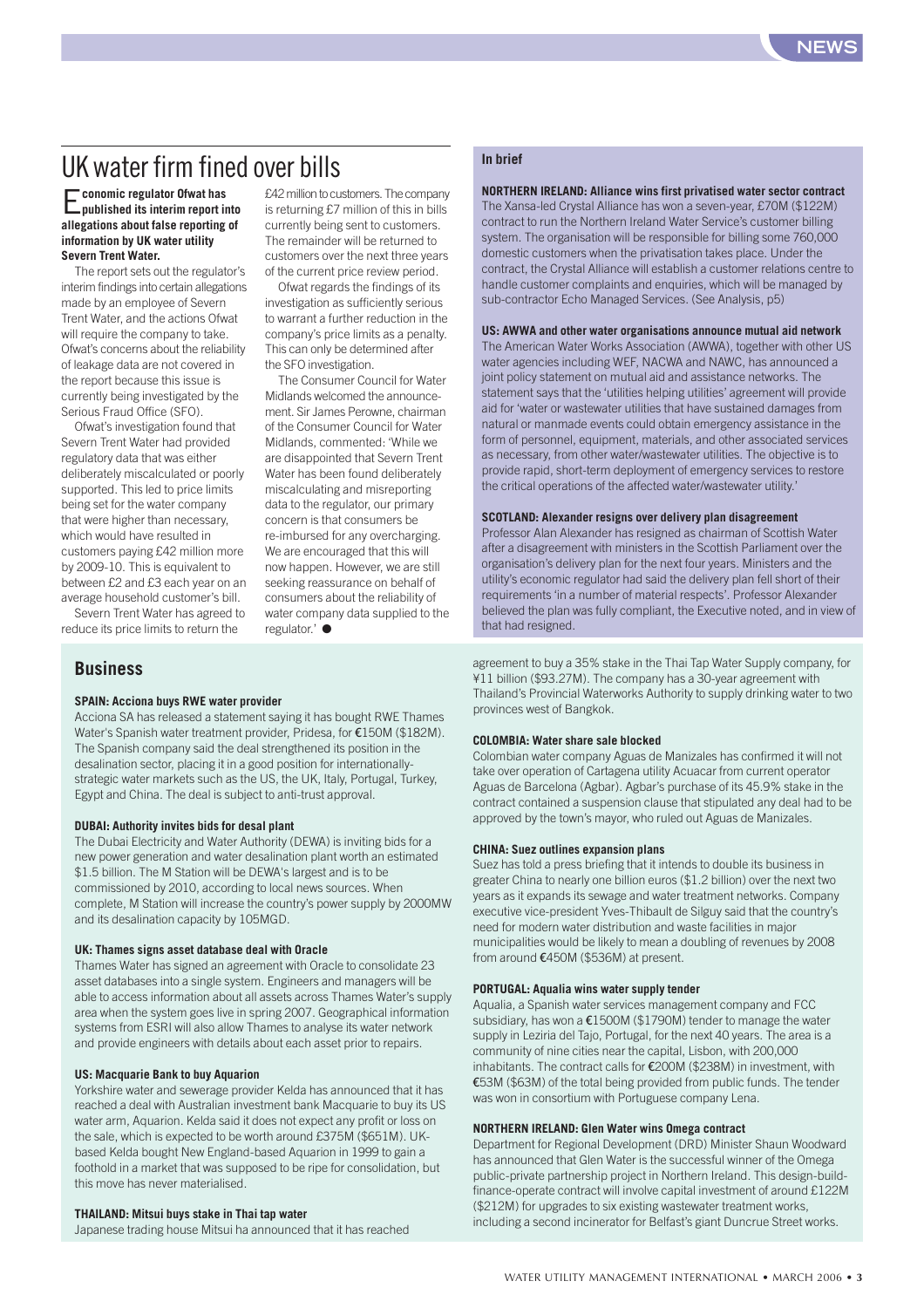### **Prospects for European clarity on procurement in public private partnerships**

With the European Commission due to launch measures on public private partnerships this year, a recent ruling by the European Court of Justice on an Austrian waste disposal company revealed the perils of mixing public and private interests in the procurement of municipal or government services,

#### reports **PETER REINA**.

A**ustria's European Court defeat over a municipal contract following erudite legal wrangling revealed the scale of uncertainty over the European Union's growing market for public private partnerships.Fearing lack of clarity may impede private financing of infrastructure, the European Commission is planning new legislation in the wake of an investigation lasting nearly two years.**

The Austrian case,whilst involving a waste company, nevertheless shared characteristics with potential municipal joint venture for water services.It centred on the creation of company owned by the municipality of Mödling and a private firm to serve the community.The venture fell foul of laws that its architects believed did not apply.

Four months after setting up a fully-owned waste disposal company,Mödling municipality sold 49% of its interest to private operator.The city and private partner agreed that each would appoint a managing director to run the waste company.

The transaction was completed in October 1999 and the company started operations that December.In March 2001,after a new waste transfer centre went into operation, the company started serving other municipalities as well.

In late 2003, the Commission challenged the waste management contract at the European Court, claiming it should have been openly bid.The Austrian government countered that the waste operator was an 'in-house' operation under its control so fell outside European public procurement law.But the Commission successful argued that such an exclusion should apply only when the contracting authority had unlimited control over the inhouse operation.Even a minority holding by a private investor would require a contract award to comply with EU law,it asserted.

The Commission calls the Mödling type of arrangement an institutional public private

partnership (IPPP). Such contracts, along with more familiar concessions,are among the procurement approaches that appear to be causing much confusion throughout the EU. And that worries European Commissioner for Internal Market and Services Charlie McGreevy.'Improved public procurement practices and procedures and more effective and timely enforcement of existing rules are… going to have a major role to play… in terms of contributing to the resolution of public sector financing problems that will inevitably become more acute,'hopes McGreevy.

While broad principles of equity and transparency enshrined in the EU Treaty apply to the procurement of concessions and similar arrangements,no detailed laws of the sort covering more conventional contracts apply.

terms of developing a coherent framework in the context of an integrated internal market in this area.'

Most respondents to a discussion Green Paper launched by the Commission in May 2004 to test the desire for more clarity in this area urged more legal certainty on rules governing the award of concessions.But they were divided on whether new legislation or simpler interpretative guidance would be best. Companies, in particular, believed that only EU-wide action could create legal certainty while avoiding diverse national laws, especially in central and eastern Europe.

The UK government's response to the Green Paper agreed that uncertainly impeded the growth of PPP.But it warned against rushing to further legislation.

'The Commission will need to consider whether the impact of

*'Improved public procurement practices and procedures and more effective and timely enforcement of existing rules are going to have a major role to play.'* **Charlie McGreevy, European Commissioner for Internal Market and Services**

'Under Community law,'notes the Commission,'there is no specific legal system governing the many different possible forms of PPPs.'It adds:'In certain cases, they can be subject to the detailed provisions of the Directives on public procurement.However, other cases and in particular certain 'concessions'are not covered.'

As a result, aggrieved bidders appear to face 'major difficulties… when disputing the legality of allegedly discriminatory award decisions before national courts on the basis of general EC Treaty principles,'notes McGreevy.

'In the absence of Community rules,some (states) have launched national legislative procedures,' adds McGreevy.'The fact that this has simply added to the existing patchwork quilt of applicable rules is not particularly helpful in

any proposals it might make would reduce uncertainty,or have the potential to increase it.It is also important to ensure that inflexibility does not become a barrier to the adoption of PPPs within the European Union, and particularly their adaptation to national circumstances,' commented the British.

Similarly, the Irish Republic's Central PPP Unit advised:'A Community legislative initiative to regulate the procedures for awards of concessions does not appear to be desirable or necessary… there are no objective grounds for any action that may be considered to cover all contractual PPPs, irrespective of whether these are designated as contracts and concessions'.

Nevertheless, the Commission believes new legislation may be the best option.An interpretative

document would be quick but ineffective, it believes. 'In many cases,a lack of precision in the law can hardly be overcome by means of interpretation.'

On the advice against legislating, the Commission retorts:'It is difficult to see why spelling out the rules applicable to the award of concessions would per se unduly limit the flexibility of contracting authorities when awarding service concessions.' Legislation would need to recognise the complicated nature of concessions ad the need for negotiations, it adds.

Legislation would represent a 'qualitative leap in the protection of bidders in most of the member states,as concessions… would fall within the scope of the Community Directives… which provide for more effective and adequate remedies than the basic principles of jurisdictional protection developed by the European Court of Justice,'notes the Commission.

Future legislation would cover both works and service, clearly distinguishing between concessions and public procurement contracts.It would require prospective contracts to be advertised and would set objective,impartial selection rules.Problems stemming from the long duration of concessions and issues relating to projects for cross-border infrastructure might also be covered.

McGreevy says he will propose new legislation 'only when I am absolutely certain that this will be the best way to achieve our policy objectives.We will thus look more closely into the costs and benefits of such binding initiatives as well as alternative measures to address the problems at state'.

The other source of procurement puzzlement, institutionalised PPPs,will get lighter treatment.

At present 'it is too cosy an arrangement,'believes McGreevy. Green Paper respondents 'have signalled… that public authorities are reluctant to enter into innovative PPPs involving the establishment of mixed capital companies,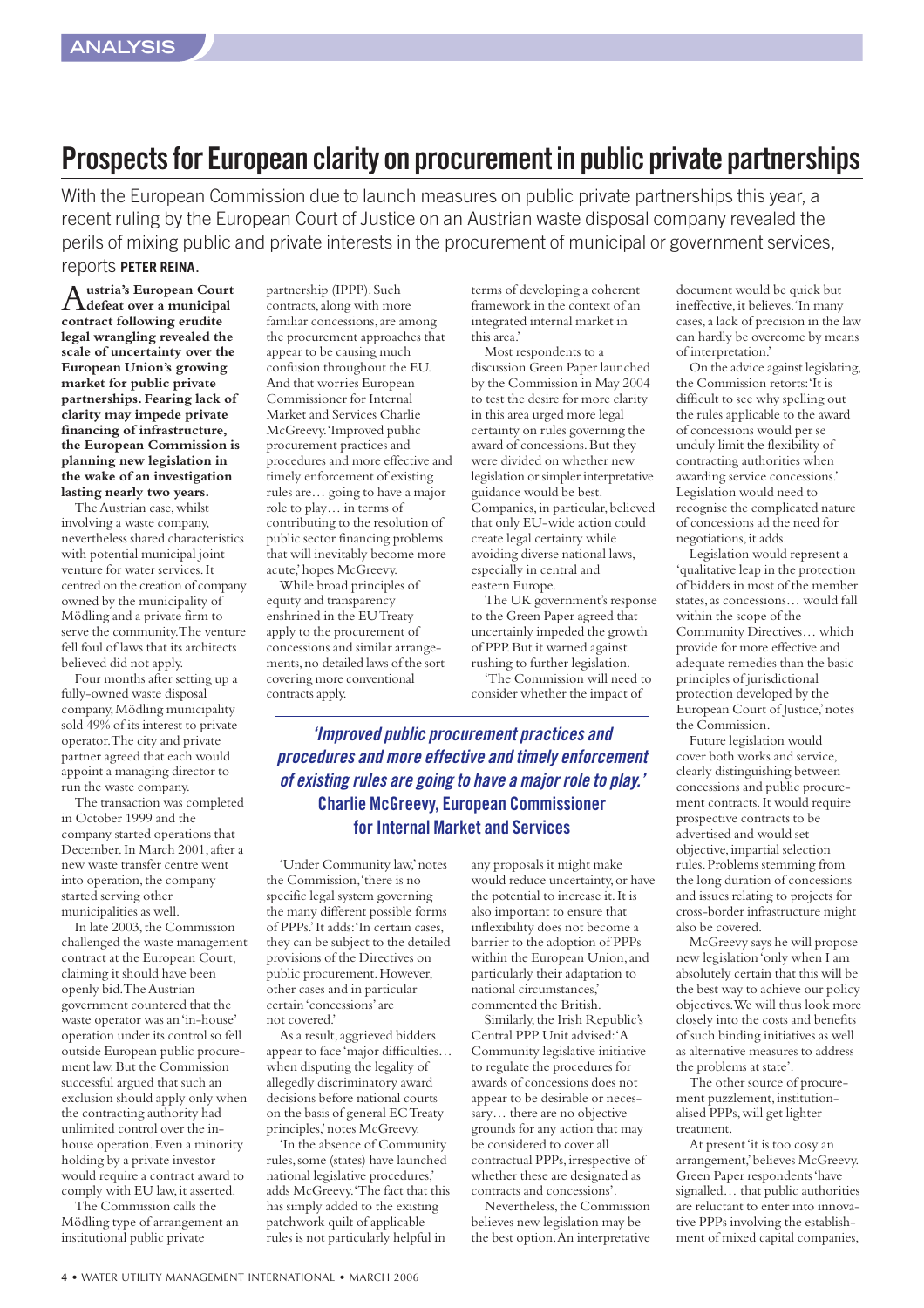# The cultural challenge of Northern Ireland's new customer service contract

Award of the new customer service contract for Northern Ireland coincides with a change in the way customers are charged. **LIS STEDMAN** looks at the challenge this represents.

O**ne of the most interesting and challenging customer service contracts around has just been let – the Water Service in Northern Ireland has signed a contract with the Crystal Alliance,a consortium led by Xansa and which also includes Echo Managed Services and AMT-Sybex.**

The task of the consortium is to provide a billing and contact handling service for the organisation,which is an executive agency of the Department for Regional Development in the province.

The seven-year,  $\overline{\mathcal{L}}$ 70 million (\$122 million) contract will also eventually see the Alliance providing technical services to support the Water Service's field force as it manages and maintains the water and wastewater infrastructure.

The billing centre,when it is implemented in April 2007,will create 180 jobs locally.Protecting the customers is a set of performance targets designed to ensure that industry-leading standards of service are achieved.

The Water Service took legal advice via a joint team from legal services organisation DLA Piper Rudnick Gray Cary and local Belfast law firm Carson McDowell.The deal was brokered by Stewart James, a partner from DLA Piper's Technology, Media and Communications group.

This move, radical for the Water Service,has been taken because of the decision to separate water charges out from the Northern Ireland equivalent of Council Tax. Mr James notes:'One of the concerns is that it could look like an additional tax.The whole water reform programme is quite complicated and includes

developing secondary legislation to establish the Water Service as a separate company.'

As a government company, similar, for example, to Ordnance Survey, the Water Service will still be a public body but, with the loosening of government reins, will have a greater incentive to promote efficiency and to establish optimum ways to fulfil its amount of time they spend in depots collecting worksheets – their daily tasks will be sent to them via PDAs (personal digital assistants),laptops or mobiles over a secure communications network.

The contract sounds interesting, and will undoubtedly also be challenging: there have been similar doubts, voiced in the press, about water privatisation as there

*'Northern Ireland has more customers at or near the poverty threshold than the rest of the UK. Because of this there are safeguards built into the system.'* **Stewart James, DLA Piper**

programmes.The new customer services contract fits nicely with the new approach.

In the end there may be a number of different methods of contact,Mr James explains.'If someone has a question they will have a number to call, email, possibly a walk-in centre, and we are setting up a direct debit payment system and a way of paying online.One of the innovations being brought in is the introduction of new methods by which the Agency can interact with its customer base.'

Technical services company Xansa is the lead partner of the Alliance, providing front-end services and, as the primary contractor,it has the direct relationship with the Water Service.Echo will provide the billing, contact handling and debt collection side and AMT-Sybex,a utility-focused consultancy and systems integrator,will provide the mobile workforce solution.

The later workforce element of the contract will enable field workers to act much more effectively by reducing the

in order to avoid the risk of (being) non-compliant with EC law later on,'he adds.

According to the Commission's consultation,public sector respondents,including governments,would prefer a wider definition of 'in-house'to avoid

problems of the sort faced by Mödling municipality.

But the Commission believes there is no 'compelling evidence at present to suggest that the quality of public services could be improved or prices be reduced,if private undertakings - via IPPPs -

have been in Scotland.The distrust runs deep,and it remains to be seen how the public view this new,private arm of their public service and indeed the notion of separating out their water bills as an identifiable item. There is also the added pressure of living next door to the Republic of Ireland,whose water is ostensibly free (albeit paid for within the rates), so the reaction is uncertain.

Mr James says:'One of the

**Northern Ireland's Water Service**

interesting factors is the creation effectively of a new industry within the province.What will the reaction be? There is an element of risk that had to be built into the contract.One of the steps was to identify the risk profile and provide a workable solution to that.'The detail of this is, predictably, confidential.

The initial  $\text{\textsterling}70$  million (\$122 million) value of the contract will probably increase over its duration, Mr James adds, as some of the additional requirements kick in.The contract is now in a development and implementation phase.Although separate rates will appear on 1 April 2007, he says that there is a recognition that as a new service 'you can't just hit people,so they will come in on a sliding scale over three years.'

Mr James notes:'Another factor that had to be built in was the need to recognise that some sectors of the customer base have financial issues.Northern Ireland has more customers at or near the poverty threshold than the rest of the UK.Because of this there are safeguards built into the system.'●

The Water Service provides water and sewerage services to over 730,000 domestic, agricultural, commercial and business customers throughout Northern Ireland, with an annual budget before capital charges of £302 million (\$524 million) and fixed assets of £4.9 billion (\$8.5 billion). Each day it supplies 710 million litres of drinking water to customers.

Around 83% of households are served by the public sewerage system. The Water Service collects, treats and disposes of around 134Mm<sup>3</sup> of wastewater each year. In addition, it provides a desludging service for over 59,000 private septic tanks. The Water Service employs around 1900 staff in total.

To protect public health, meet European standards on water quality and respond to increasing demand sustained investment in water and sewerage infrastructure it is estimated that a £3 billion (\$52. billion) spend will be required over the next 20 years. Over the next three years Water Service plans to spend £590 million (\$1024 million) on the first tranche of this expenditure.

obtain public service missions without a preceding competitive award procedure'.

While IPPPs are still new to most EU countries,according to the Commission, interpretative guidance, rather than new laws, would provide necessary clarity

'without stifling innovation'.In addition, it says, 'quick response to perceived uncertainties appears to be particularly important as regards IPPPs.'

Commission decisions on both concessions and IPPPs are expected this year. ●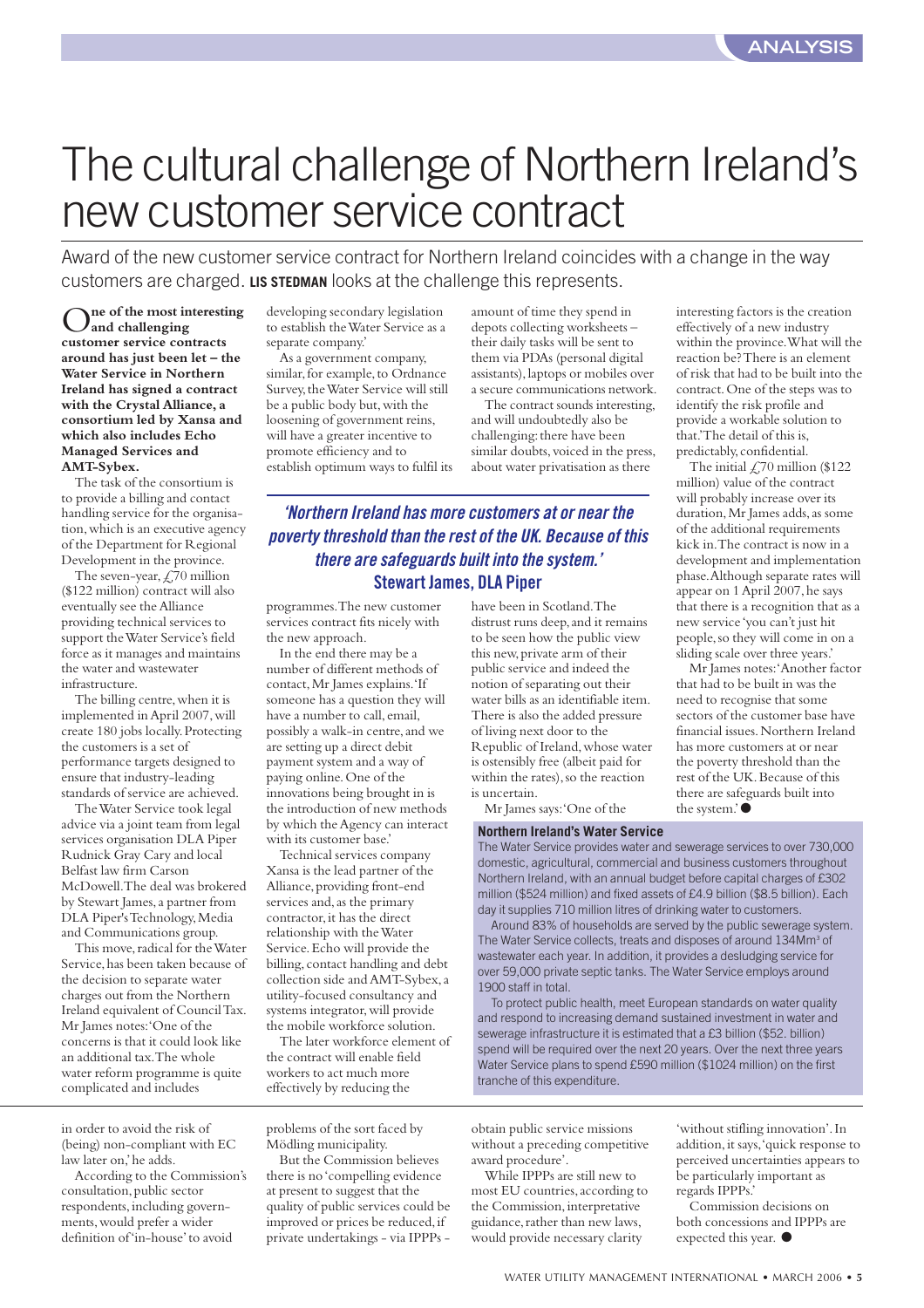## **Funding shift to support European cohesion**

Water and wastewater developments will be major beneficiaries of huge transfers of cash to the European Union's poorest countries as a new regime of regional funding takes root, reports **PETER REINA.**

**I**n December's ill-tempered<br> **negotiations** on the **negotiations on the European Union's next budget,controversially large farming subsidies emerged as the prime source of dissent and public interest.More arcane discussions on regional funding involving similarly vast sums went largely**  unreported, though their **potential for European environmental infrastructure will be profound.**

The regional funds represent major transfers of money from richer to poorer nations aiming, eventually,to equalise economics and social conditions throughout the Union.By adding ten relatively poor states to the 15 more affluent incumbents, the 2004 Union enlargement skewed the funding from the Mediterranean and Atlantic fringes further east.

Economic and social development, in the context of intensifying global competition,underlies the purpose of the regional funds.But environmental infrastructure, particularly relating to water and wastewater,is seen as an essential prerequisite of the 12-year old Cohesion Fund.That grant fund allows governments to make heavy infrastructure investments, while containing budget deficits in line with EU monetary policy.

EU infrastructure funding for central and eastern European countries has been 'incredibly significant', says Richard Moult, a director for water sector business in the region at the UK-based consultancy Mott MacDonald. His firm's growing business in eastern Europe is underpinned largely by EU grants to its client organisations,along with loans from the World Bank, the European Investment Bank and others,he adds.

Underlining the growing significance of the Cohesion Fund, the European Commission this December made its largest award for 2005,and to the water sector.Worth €248 million,it will help fund a €405 million water and wastewater project in the Polish capital,Warsaw.EU grants amounting to nearly €3 billion have been approved for 100 Polish infrastructure investments in

2004-2006,with nearly half the funding going on 71 environmental, mostly water-related projects. Cohesion Fund money is also partially financing a €250 million Hungarian wastewater plant at Csepel,due for completion in 2010.

Started in 1994, the Cohesion Fund finances up to 85% of major environmental and transport infrastructure project costs. Investments are generally divided roughly equally between the two sectors,supporting projects costing at least €10 million.

Countries with per capita gross national products of up to 90% of the EU average qualify for the Fund.Initially,only Greece, Portugal and Spain qualified for the Fund, along with Ireland until it became, in 2004, too affluent to qualify.That was also the year when the Fund exploded in

of the 2004 allocation was carried over to last year.

While Poland and the other new members anticipate  $subtransition$  new infrastructure, the EU's older states stand to lose out. Spain,for example,had warned that the inclusion of the new members would reduce the funding eligibility level, excluding six of its 12 regions, notes José Ignacio Torreblanca,a senior analyst at the Elcano Royal Institute,Madrid.There were also fears that Spain would no longer qualify for Cohesion Funding.In the end, the government secured access to until 2013,anticipating receipts of €3.25 billion plus other support, he adds.

For the period 2000-2006, the Fund amounts to some €28 billion (2004 prices).Over €19.7 billion was allocated to Greece, Portugal and Spain, and to Ireland

#### *Whether the governments will be able to spend newly available funding efficiently remains to be seen.*

significance as ten relatively poor, mainly former Communist nations,joined the EU.Cyprus, Czech Republic,Estonia, Hungary, Latvia, Lithuania, Malta, Poland, Slovakia and Slovenia all have gaping infrastructure needs.

New EU members had received grants for the Commission though the pre-accession ISPA facility.But the Cohesion Fund roughly trebles money available to them, making a proportionally larger impact than on the original four recipients.While the fund accounted for under a fifth of Ireland's receipts from the EU in 1994-1999,for example,the share for new members is over a third.

Whether the governments will be able to spend newly available funding efficiently remains to be seen. Initially, grant recipients were unable to absorb available funds, so that by the end of 2000 a sum equivalent to 120% of the previous year's total allocation remained unused.With measures including limits on the freedom to make plan modifications, the Commission cut the corresponding under-spend by two thirds by the end of 2003.Only a fraction

up to 2004. The remaining  $\textcolor{red}{\mathbf{\epsilon}}$ 8.5 billion was earmarked for the ten new members, with Poland getting nearly half.Fund resources available in 2004 to Portugal, Spain and Greece amounted to €2.7 billion (1999 prices) and €2.9 billion for the ten new states.

For the next budget period, the EU will modify the structure of regional funding, change the main objectives and spread money more widely. The Cohesion Fund's eligibility criteria will remain,but the new regime will move away from piecemeal funding to programme-based support. However, environmental projects costing over €25 million will still need Commission approval.

Amid reforms planned to take effect this year is a redefinition of regional funding aims.The three current priority objectives are support for regions lagging behind in development, for those undergoing economic and social conversion,and for training and employment promotion.Of the new objectives, the one with greatest bearing on the water sector is convergence, covering investments to help poorer regions catch up.Convergence

covers 124 million people,or 27.3% of the EU's population,in 86 regions.

This convergence objective supports those regions, not nations,with per capita gross domestic product (GDP) under 75% of the average for the enlarged EU.While the European Regional Development Fund (ERDF) has a broader remit than the Cohesion Fund, it too supports basic infrastructure. However,because ERDF requires projects to be completed within two years, its scope for infrastructure is limited.

The Commission adopted the proposed new approach in early 2004, proposing just over €336 billion for all regional funding in 2007-2013.The European Parliament and nine of the then 15 member governments broadly approved the plan.But at the bruising summit last December, under the UK presidency, the EU total budget was trimmed with regional funding falling to €307.6 billion,or 0.37% of EU gross national income for the period.

Now, around  $\epsilon$ 252 billion is proposed for the Convergence Objective.Nearly 60% is aimed at the poorest regions through the ERDF.The Cohesion Fund is allocated just over €60 billion. And around €12 billion will be transition support for those countries no longer qualifying for full convergence funding, who would have done so if not for EU enlargement.

That the European Parliament rejected the December European Council budget settlement was 'entirely expected',according to the UK government.'It was always extremely unlikely that the Parliament would accept the (Council of Ministers) budget settlement without any alteration.'

Final agreement by governments, the European Parliament and the Commission is expected this April or May,forecasts Ana-Paula Laissy, the Commission's regional policy spokeswoman.After that the various regulations covering the new fund must be agreed possibly this June or July, allowing for all final arrangements to be made before the year's end,when the current regime expires.●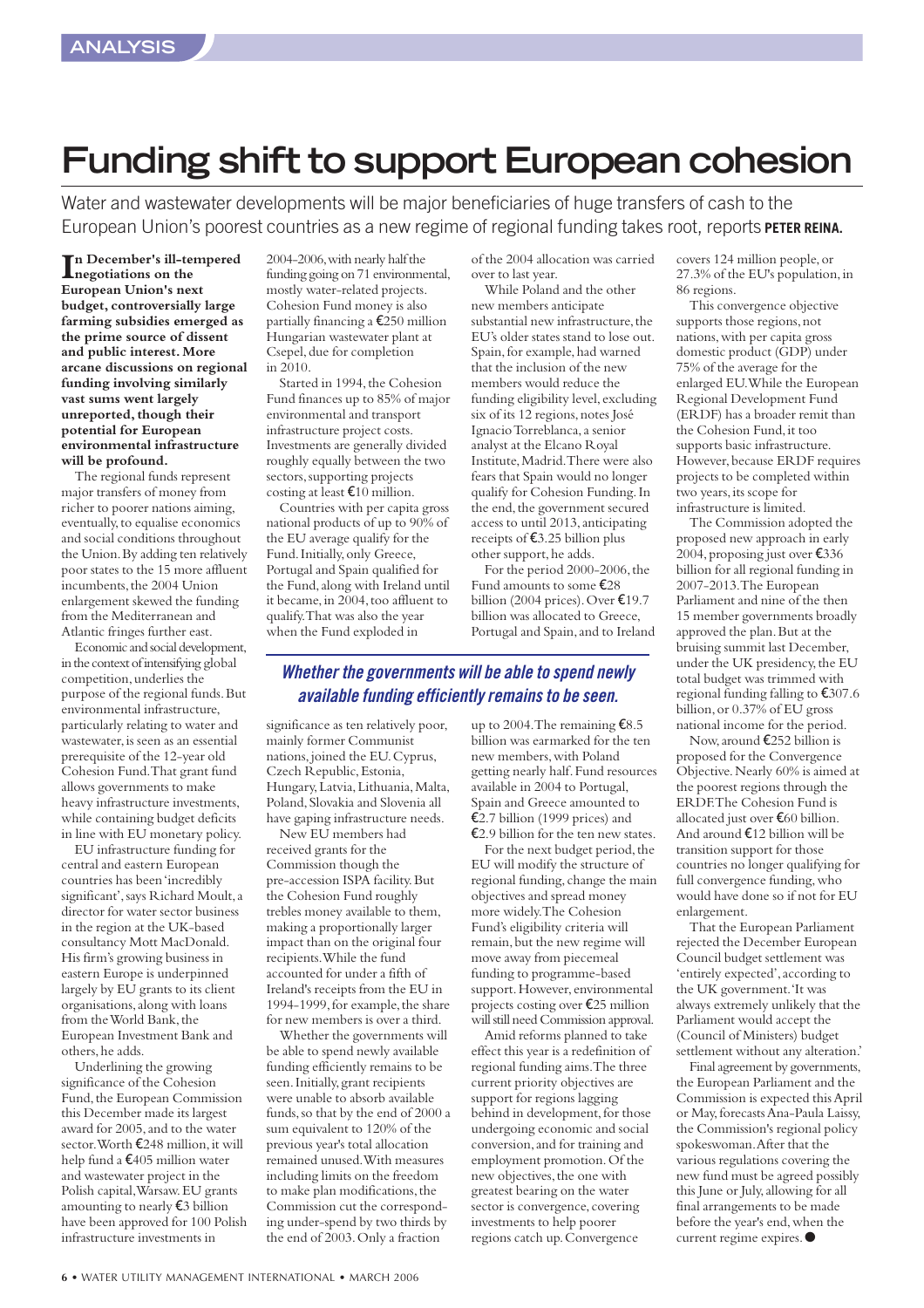## Emulating success in Cambodia: **lessons from Phnom Penh**

The transformation that has taken place in the Cambodian capital Phnom Penh provides an example of how a public developing country utility can reform itself. **ERIC VAN ZANT** spoke with its general director **EK SONN CHAN**, who is credited for this success, about how the utility could help raise standards throughout the country.

A**fter a stunning, 12-year transformation of a leaky post-colonial water supply**  system, the Phnom Penh Water **Supply Authority (PPWSA) is fast approaching its goal to supply all urban and suburban areas in the million-strong city.It is now looking toward new challenges, including the improvement of sanitation and how to spread its expertise to areas of Cambodia even less well endowed with resources than the capital was in the early 1990s.**

Fortune favored the PPWSA as it set out to restore and expand the city's war-torn and neglected services with little more than a will for change.The inefficient and corruption-ridden body faced a system little changed since 1895,supplying just 20% of the city's residents and leaking cash as revenues from inadequate tariffs,sapped further by illegal connections, fell far short of costs.Yet by 2005,it had plugged the holes: the system delivered affordable and clean drinking water to 100% of Phnom Penh's inner city and was working through suburban areas at about 120km of piping a year, funded by a sound balance sheet and backed by a solid tariff structure.

'Our supply network now extends 1300km from just 280km in 1994.We cover 100% of the inner city area and about 60% of Phnom Penh suburban areas and some districts of other provinces bordering the city,'says Ek Sonn Chan,general director of the authority since 1993.

Practical steps are now being taken, he says,to apply hard-won experience to other areas of the country,including talk of bringing other utilities temporarily under PPWSA authority. The PPWSA also recently provided an advisory service to nearby Siem Reap.

Observers credit several factors for Phnom Penh's success,some of which may be difficult to repeat.'Number one was the agreement with the government to make the PPWSA an autonomous body.It was one of our loan covenants,'says Xiaoyan Ye,

principal project specialist with the Asian Development Bank's Mekong Department.

In 1996,ADB loaned Cambodia \$20 million,part of a project totalling just under \$36 million,to help the capital restore water supply and drainage in Phnom Penh City.

Without this autonomy the effort would have had to go through the ministries and it could have taken another five to ten years to push through the necessary changes to improve the city's water supply.

A second important factor was the decision to move quickly on a tariff increase, closing a financing-gap for the cash-starved water utility and allowing it to provide the city's poor with more reliable, cleaner and ultimately less expensive water than the many water vendors or resellers supplying the slum areas.

'The tariff was a big issue in the early years of our development,'agrees Mr Ek Sonn Chan.Indeed,he says it remains an issue, although the authority has kept tariffs stable by concentrating on reducing non-revenue water.

Mr Ye echoes a common sentiment crediting Ek Sonn Chan's uncommon leadership for the PPWSA's success.'It just so happened that he was there at the right time.'

According to ADB,when Mr Ek Sonn Chan joined as director in 1993 only 20% of Phnom Penh residents had access to PPWSA water.Only 0.7 billion riels income was generated,well short of operating costs at 1.4 billion riels.Staff were under-qualified, underpaid and unmotivated.Illegal connections in that year alone were about 300,most installed by PPWSA staff at \$1000 each.

Ek Sonn Chan recruited a young and motivated staff (a big early challenge) and set up an open environment encouraging them to question management and to report errors and problems,going against the grain of a Cambodian culture that shies away from open criticism under a hierarchical structure.

He gained public involvement



through reporting of leaks within the system.And when it came time to raise tariffs and legalise connections, he and staff negotiated closely with representatives in poor communities. Planners had scheduled three increases,

### **Phnom Penh's water supply**

'PPWSA, under inspired and disciplined leadership, is one of the better run utilities in the Asian region. Attention needs to be given to expanding the service area and service coverage density without sacrificing the quality of service (24-hour supply) or unnecessarily increasing the price of water. This example shows that poor people can and will pay for good water service.<sup>1</sup>

Author comment, 'Asian water supplies – reaching the urban poor', Arthur C McIntosh.

#### **Production and distribution**

| Population*:                                                       | 981,805 (2001)              |
|--------------------------------------------------------------------|-----------------------------|
| Annual production                                                  | 37,763,647 m <sup>3</sup>   |
| Groundwater                                                        | Nil                         |
| <b>Surface Water</b>                                               | 100%                        |
| Annual consumption                                                 |                             |
| <b>Domestic</b>                                                    | $16,988,665$ m <sup>3</sup> |
| Non-domestic                                                       | 10,867,034 m <sup>3</sup>   |
| Total                                                              | 27.855.699 m <sup>3</sup>   |
| <b>Service connections</b>                                         |                             |
| Domestic**                                                         | 64,035                      |
| <b>Nondomestic</b>                                                 | 10,910                      |
| Total                                                              | 74.945                      |
| <b>Service indicators</b>                                          |                             |
| Service coverage                                                   | 84%                         |
| 24-hour water availability                                         | 100%                        |
| Per capita consumption                                             | $104$ $Vcd$                 |
| Average tariff                                                     | US\$0.244/m <sup>3</sup>    |
| <b>Efficiency indicators</b>                                       |                             |
| Nonrevenue water                                                   | 26%                         |
| Unit production cost                                               | US\$0.082/m <sup>3</sup>    |
| Working ratio                                                      | 0.46                        |
| Staff/1000 connections                                             | 5.4                         |
| Revenue collection efficiency                                      | 99.6%                       |
| * The population in the service area is 532,130.                   |                             |
| ** The average number of persons per connection in 2001 was 7. The |                             |

increase in total connections in 2001 was 7,929. Source: Asian water supplies – reaching the urban poor. Arthur C McIntosh. 2003. ISBN: 971 561 380 2. Available at:

www.adb.org/Documents/Books/Asian\_Water\_Supplies/default.asp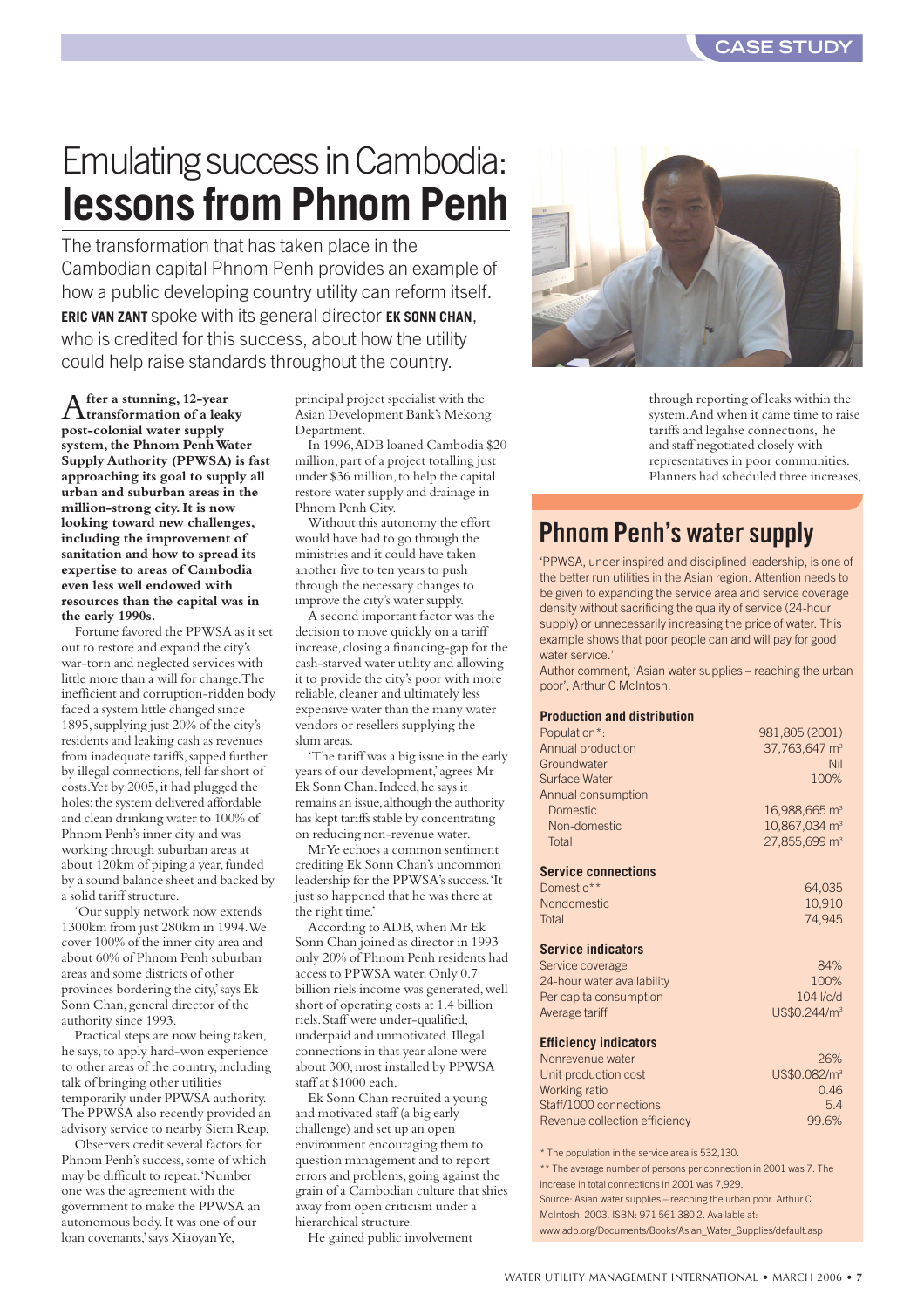but after the second in 2001,PPWSA found that its revenue already covered supply costs because of a higher collection ratio, the drop in illegal connections,and reduction of unaccounted-for water,according to ADB.Illegal connections are down to less than 20%.

#### **The way forward**

Throughout the Cambodian provinces,urban water utilities are starved of the experience PPWSA now represents.Discussions are underway to determine how to best proceed under what can only be described now as a political environment more complicated than the one in the early 1990s.

Many observers say the best way forward would be to temporarily bring other utilities under the PPWSA's authority, with clear plans for future autonomy,such that its culture and systems can be passed on. However, this faces resistance, not least from the big development agencies, where the agenda still favors privatisation as the best solution for the region.

Ek Sonn Chan has his own preferences: 'To my own thought,I prefer to directly 100% control those water works – one by one for a certain time, probably three to five years – then release them to be autonomous.'Doing so,he argued,would 'actualise'PPWSA experience without working in the long-term against the government's decentralisation policy.'I am quite sure this idea is realistic.'

Aside from advisory services to the Siem Reap Water Supply Authority, which was just renovated under grant aid of Japan, the PPWSA also shared its experience in a recent first meeting that gathered water supply authorities from around the country.But he adds: 'I don't think that's going to help much.'

There are also discussions now,he says,about creating a Cambodian Water Work Association with PPWSA as its core, providing advisory services as well as contract services on specific issues,and contract management with PPWSA.

One way to proceed would be to pick one or two provinces and do an experiment – do the same thing as was done in Phnom Penh, says Mr Ye. Another would be to have provincial staff come in to Phnom Penh for training,which at least could give them the skills and dedication to take back to their provinces.Similarly,PPWSA staff could be seconded to the provinces temporarily.

The next big challenge is in sanitation.It was difficult to get people to pay for what they use, says Ek Sonn Chan.It is altogether another thing to get people to pay for their waste. ●

## **Are utility attitudes to the environment shaped by corporate governance? Assessing the evidence from Australian utility reports**

Like much of the rest of the world, Australia is currently adapting its policies, legislation and resource management practices to achieve more environmentallysustainable water usage. But does the extent to which water utilities implement appropriate measures depend upon their corporate governance? **ADAM GRAY** and **JENNIFER McKAY** describe ongoing research of utility reports to assess this.

A**ustralia's Centre for Comparative Water Policies and Laws (CCWP&L) is currently undertaking research on behalf of the Cooperative Research Centre for Irrigation Futures (CRC-IF) on whether a water supply business'environmentallysustainable development (ESD) agenda is impacted by the specific types of governance that they are formed under.In other words,is the business structure of a water utility likely to help or hinder a utility's pursuit of environmentally sustainable water management practices?** 

This feature looks at the current state of the Australian water industry and the governance structures or types in current use,and then illustrates the ESD priorities through analysis of the content of top management reports from nearly two thirds of the water supply businesses (WSBs) in the country.

#### **The Australian context**

The usual challenges faced in water resource management are somewhat exacerbated in Australia by three factors.Firstly,as is commonly noted, Australia is the driest populated continent in the world.Most of the country is arid or semi-arid.There

simply is not a lot of water available.

Secondly,Australia's economy is currently – and has traditionally been – heavily geared towards primary industry.A significant percentage of Australia's annual export is in water-consuming agricultural products such as beef,wool,wheat,and so on.

Thirdly,when Australia federated in 1901,Section 100 of the constitution vested all water resource management powers within the individual states and territories.This has led to each state and territory pursuing its own parochial agenda in terms of water legislation and policies.This in turn has resulted in a highly-fragmented water industry.

In the early 1990s,with much of the country enduring severe drought conditions, the federal government used the Council of Australian Governments (CoAG – a framework for regular meetings between the federal government and each state and territorial government to examine and coordinate on issues of national significance) to begin fostering a national approach to water resource management.Ultimately this led to the adoption of the National Water Initiative (NWI) in 2004 (McKay, 2005;for more information see www.pmc.gov.au/nwi/index.cfm.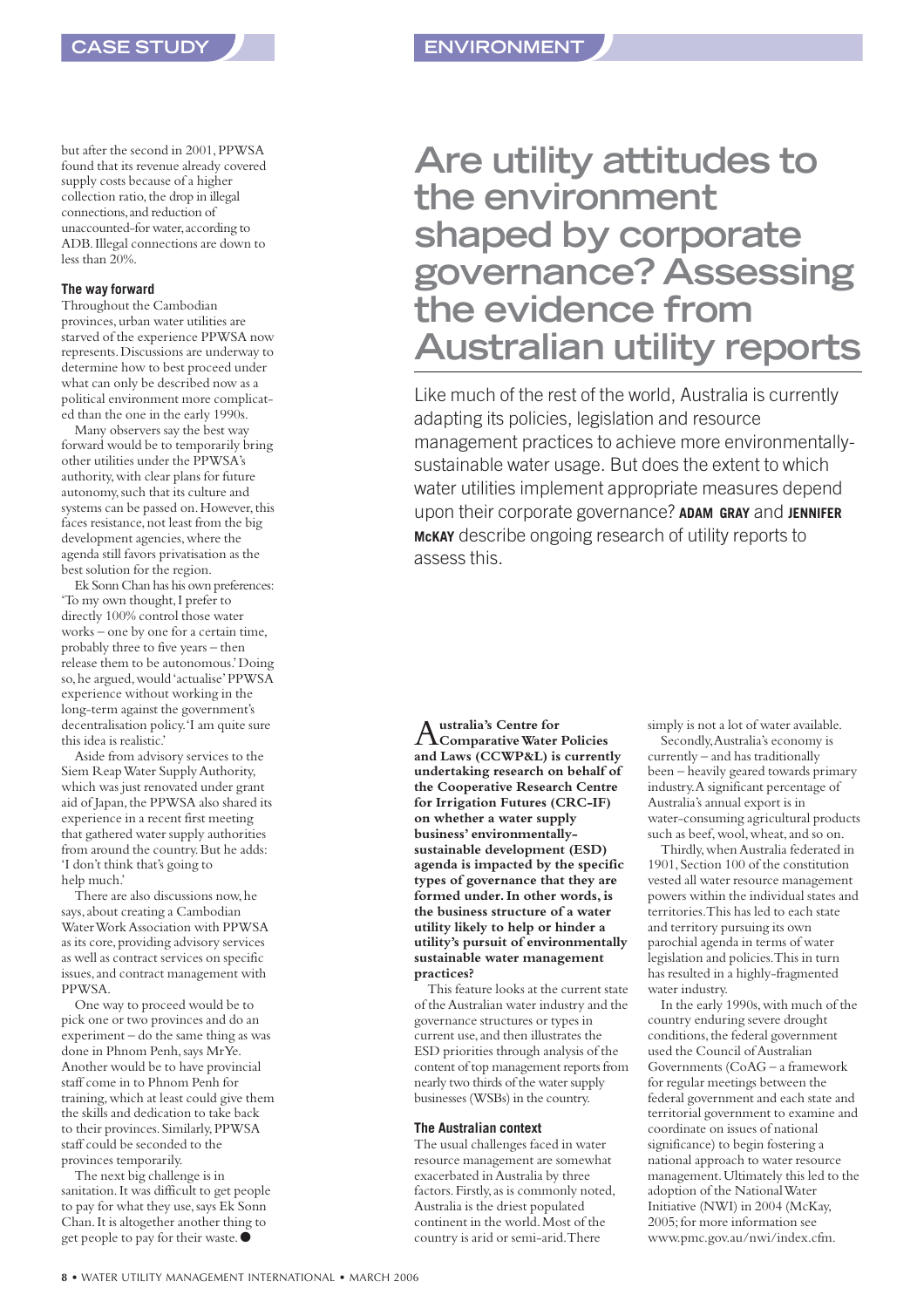In August 2003,Australia's deputy prime minister stated in the introduction to the NWI that 'Australians use 250,000 litres per year,which is about 30% higher than the OECD average' (Anderson MP 29 August 2004). He went on to say that when it is finished: '…the NWI will affect every single Australian household… Our lives depend on a staggering amount of water, so it is crucially important to each Australian who eats steak that costs 50,000 litres per kilo or drinks fruit juice that costs 780 litres per litre of juice.'

As mentioned above,many of the issues faced by Australia's water industry today are a legacy of federation and Section 100 of the Australian constitution. Section 100 states that 'the Commonwealth shall not,by any law or regulation of trade or commerce,abridge the right of a state or of the residents therein to the reasonable use of the waters of rivers for conservation or irrigation.'

Section 100 was inserted because New South Wales,Victoria and South Australia feared that Commonwealth laws under another section,51,might affect their common interest in water for irrigation. (Crawford 1991). Section 100 arose out of the two-fold importance of rivers for navigation and reservoirs for irrigation storage.The object of this section was to limit the supremacy of navigation insofar as this would limit the reasonable use of water by the states.

However,by enshrining state autonomy in water resource management, the clause has brought about little national coordination or standardisation within the industry.This has led to very different policies and practices across the country.

The states'parochialism and autonomy in water legislation lasted until 1994, when the CoAG created national-level policies and funded the states to implement them by incentive payments defined under section 96 of the federal constitution.In addition, the national government has increased it powers to directly intervene,with new powers under the Environmental Protection and Biodiversity Conservation Protection Act 1999 (CTH) which gives the Commonwealth power over environmental matters of national significance.

The Commonwealth also increased the power to regulate Corporations Law companies and state-owned enterprises under the Corporation power enshrined in section 52. (Moeller and McKay, 2000). Finally, the Act's external affairs powers can be used to implement treaties with environmental outcomes.

The CoAG reforms required institu-

tional separation of the old public sector providers into water service providers,pricing regulators and environmental managers.The reforms also required full cost recovery from all water sectors – that is, both rural and urban – with separation of water property rights from land titles, and a comprehensive system of entitlements reflecting volume, security and quality.

One overriding obligation of the reforms was to achieve sustainable management processes.Some commentators observed that the CoAG water resources policy imposed two competing objectives: resource security for end users and public interest goals of environmental management.

The CoAG reforms were funded by financial incentives to the states of Aus\$16 billion (\$12 billion) (McKay, 2002).The CoAG requirements outlined in the policy statements were predicated on the view that separate bodies would promote more transparency, reduce conflicts of interest and promote accountability. However, some commentators have speculated that the separation has increased institutional barriers, reduced communication and increased costs (Productivity Commission, 2003).The micro-economic reform agenda commits all governments to: • universal application of

pro-competition laws

- the creation of independent regulators to regulate the pricing of services from state monopolies
- structural reform of government to facilitate competition and the review of any legislation that restricts competition.

#### **Evaluating Australia's fragmented industry**

When the CoAG reforms were adopted, the water sector in Australia was highly fragmented with over 800 suppliers (Broughton 1999).It is still regarded as highly-fragmented (Productivity Commission 2003) and diverse, with in excess of 300 businesses.

Research carried out by the Centre for Comparative Water Polices and Laws has identified approximately 333 authorities or agencies that sell and distribute water as of December 2005. (see Table 1)

When evaluating a WSBs governance type,the objective is to identify what its legal structure is.For example,while a single individual might own a corner store, it might also be owned by a family trust,a corporation,or any one of a number of possible scenarios.A similar variation in governance structure can be found within Australian water supply businesses.

Once types have been confirmed,

patterns can be identified and trends that are associated with being formed under a specific governance type can be illustrated.The first task has been to identify the WSBs in each state and territory.This has meant identifying and merging lists obtained from various sources, including the local governments of each state, numerous state and federal departments, irrigators'councils and authorities, various water associations,and several dozen state-owned and private bulk water supply service providers. The next stage was to identify which Governance Typologies existed within Australia.This involved an examination of Annual Reports, State and Federal Legislation,and a review of available benchmarking literature from Australia,Europe,and the United Nations.Through this process,20 corporate governance types were identified within the Australian water industry (see box).

Each of these types is formed under a different legislative framework.They have different requirements in a number of areas, including public reporting, obligations to shareholders, owners and stake holders,and so on. This process illustrated another key factor in the shaping of ESD priority, and that is whether the WSB has multiple missions or is largely a single-mission business.

Three main categories of mission breadth have been determined. They are:

• Multi mission:indicates that the WSB has multiple areas of activity, such as water and roads and rubbish removal,etc.Generally these WSBs are local government authorities of one kind or another.

#### **Corporate governance types identified within the Australian water industry**

- local government authorities
- shire councils
- town councils
- city councils
- island councils
- aboriginal councils
- joint local government organisations
- local government-owned corporations
- water boards
- rural water boards,
- rural drainage boards
- government departments
- government-owned corporations
- statutory bodies
- private entities
- Corporations Law companies
- revised corporations
- irrigation trusts
- customer councils
- self-managed trusts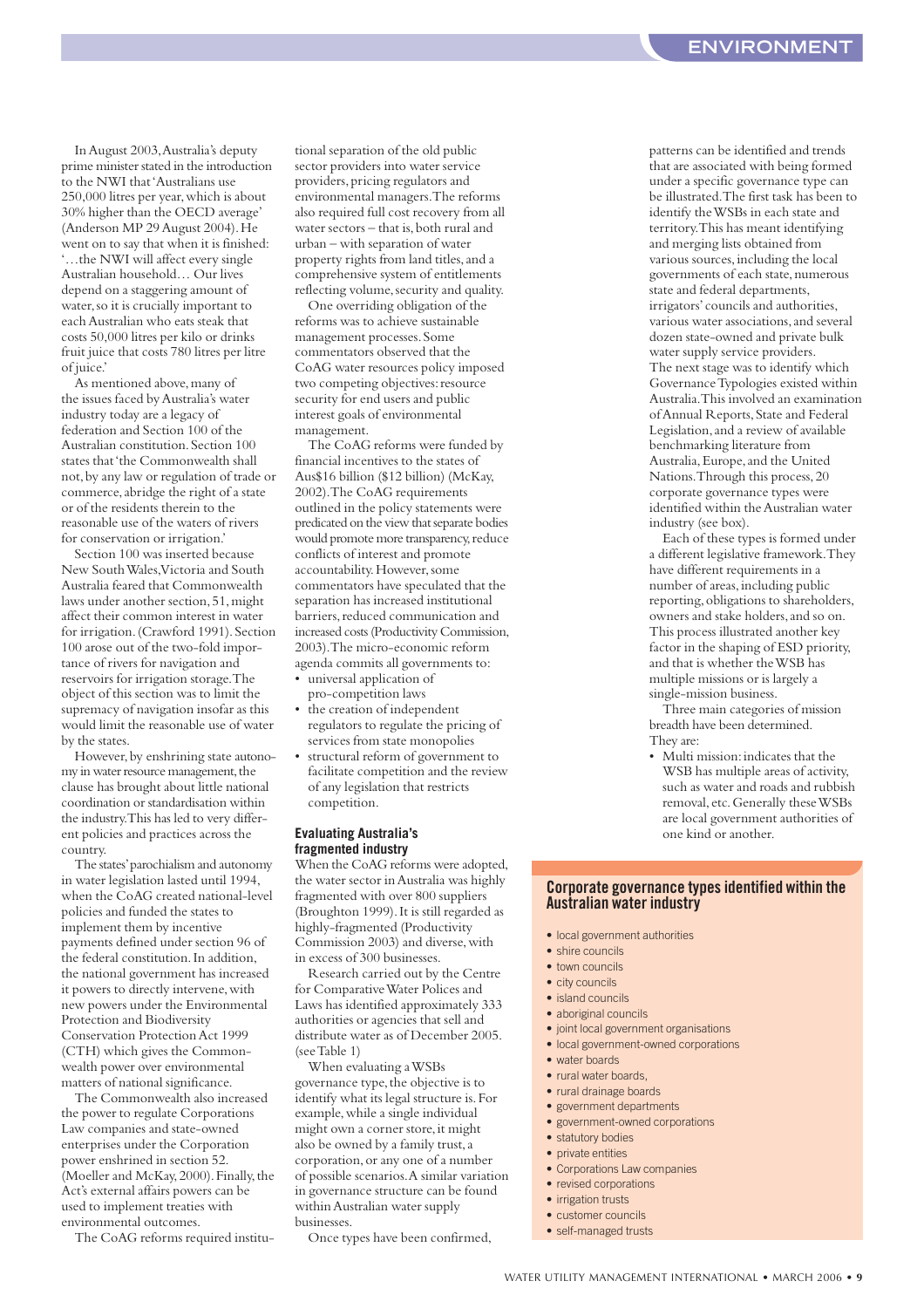#### **Table 1 - Australian water supply businesses and governance types.**

| <b>State</b>                        | <b>Population</b> | Area      | <b>WSBs</b> | <b>Governance types</b> | <b>Mission breadth</b> |
|-------------------------------------|-------------------|-----------|-------------|-------------------------|------------------------|
| <b>Australian Capital Territory</b> | 314.171           | 2.358     |             |                         | Dual mission           |
| New South Wales                     | 6,532,459         | 800.628   | 145         | 16                      | Multiple mission       |
| Northern Territory                  | 197.590           | 1,335,742 |             |                         | Dual mission           |
| Queensland                          | 3,627,816         | 1.723.936 | 133         | 16                      | Multiple mission       |
| South Australia                     | 1.502.397         | 978.810   | 7           | 5                       | Single mission         |
| Tasmania                            | 470,272           | 64.519    | 14          | 5                       | Multiple & Single      |
| Victoria                            | 4,828,968         | 227,010   | 24          | $\overline{4}$          | Single mission         |
| Western Australia                   | 1,909,751         | 2,526,786 | 8           | 6                       | Single mission         |
| Australia                           | 19.383.424        | 7.659.861 | 333         | 20                      |                        |

#### **National Summary of Content Analysis**



• Dual mission:indicates that the WSB has two areas of activity.In most instances within the Australian water sector, this mission breadth occurs within utilities that provide water and power services.

à.

Mission/Vision

Single mission: indicates that the WSB has just one area of activity. For example,a local government in Queensland has a number of responsibilities and objectives ranging from the old cliche of 'roads, rates, and rubbish'to provision of childcare, supplementary health services, and so on.By contrast,a rural water authority in Victoria has really only one business – water.

#### **Assessing the content of management reports**

The next stage of the research was to submit the top management reports of identified WSBs to content analysis to identify agenda priorities.Content analysis is a well known technique and has been applied to the annual reports of arts organisations in Australia (Rentshcler and Guersen,1999). Content analysis is a way of determining management emphasis, priorities, or changes in corporate objectives.

The underlying assumption is that

senior management will express what they perceive to be positive, compelling and laudable in the reports that are written for their businesses' stakeholders and shareholders.As such, it is possible to determine what their priorities are in their management of their company.Content analysis is carried out manually by measuring (in centimetres) the amount of space dedicated to specified subjects. After using content analysis, the researchers are able to present an assessment of the document in terms of the percentage of document pertaining to a specified topic.For example:'1.3% of this document concerned non-water related infrastructure maintenance'.

A total of 62 distinct subjects were defined, with these falling into 10 main categories.These categories are used within the research to provide 'generalised'snapshots of a WSBs attitudes and focus.The 10 categories used are:

- water content (including ESD)
- headings
- acknowledgements and photos of CEO
- non-water
- current drought
- ESD

• staff

- governance
- customers
- elections/profits
- mission/vision

To carry out content analysis on the selected WSBs,annual reports were obtained and the introductions, highlights, mayoral report, CEO's report and managing director's reports from within the annual reports were examined.The TMRs were printed on A4 paper which measures 21.0cm by 29.7cm.This means that each page has

**Key (top to bottom)** Mission / Vision Electrical / Financial Customers Governance **Staff** Current drought Non-water Acknowledgements / photos / graphics Headings Water content (including ESD)

> a total area of 623.7cm<sup>2</sup>. All graphics and text were measured to find the area of their 'footprint'.Measurement was carried out by hand with a transparent grid overlay with each square being 0.5cm by 0.5cm.

> A tally of the total space for each of the 62 subjects was then kept as the document was assessed.After the assessment was completed, the total for each category was determined.The data was entered into an Excel spreadsheet and percentages of TMR were calculated.

#### **Results**

As the research is still in progress, it would be too soon to draw conclusions at this time. Nevertheless, the preliminary results are intriguing (see graphic).

As one would expect,it does appear that WSBs with a single mission or dual missions are more likely to address ESD and water than multi-mission WSBs.There may also be a correlation between the level of fragmentation of the water industry within a given state and the likelihood of ESD attention and adherence to the NWI.

The research is progressing well.It is anticipated that with the data gathered the CCWP&L will be able to examine whether issues of business size, customer base, customer type (rural, urban, irrigator, residential, and so on), staffing levels, region, type of ownership and even water source have any impact on a WSB's tendency to adhere to ESD and the NWI.●

**10** • WATER UTILITY MANAGEMENT INTERNATIONAL • MARCH 2006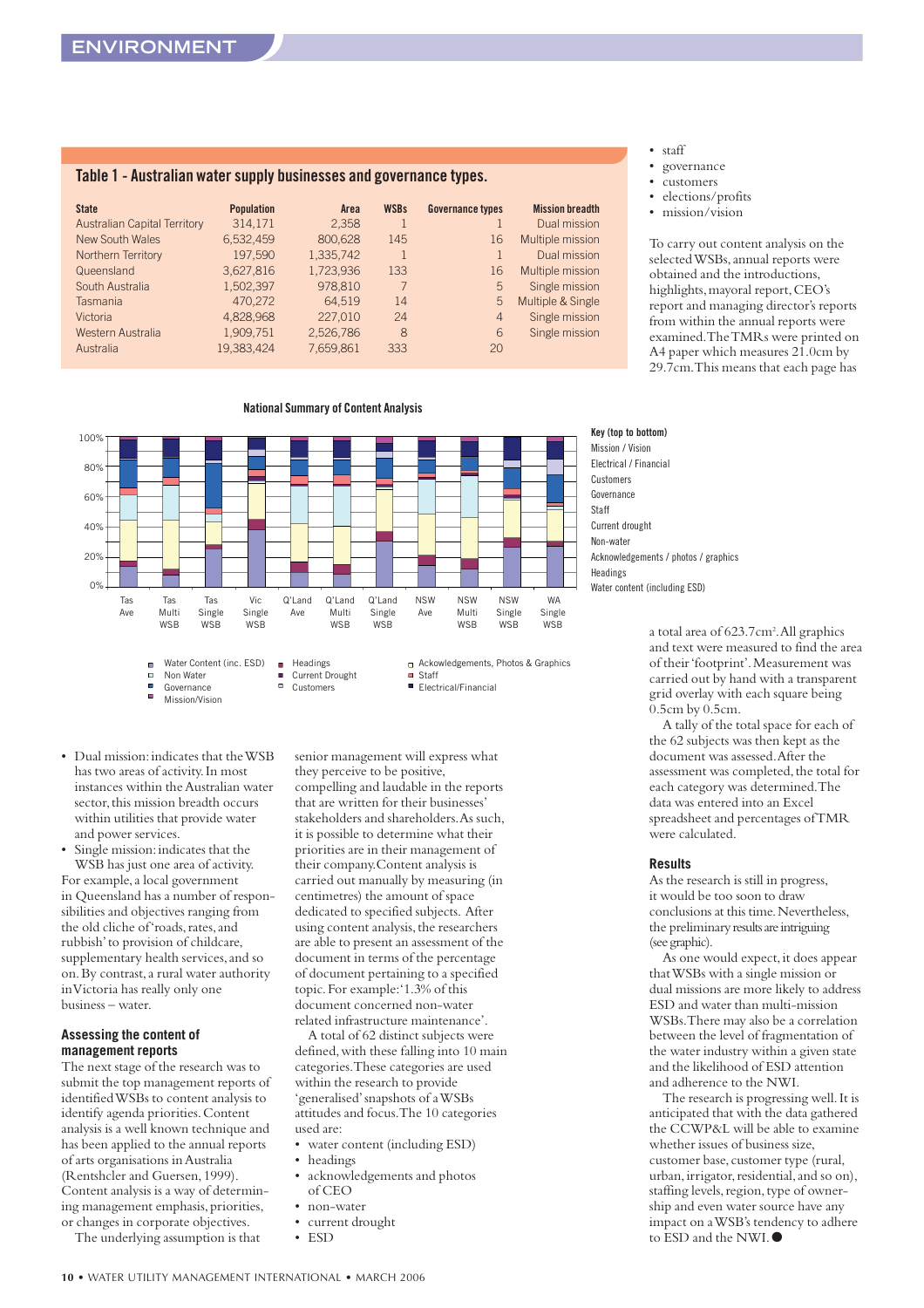#### **Bibliography**

*Accountability Rating 2004, Institute of social and ethical accountability,UK.*

*Anderson J,Hon MP,9 December 2004.A historic week for water reform.*

*Anderson J,Hon MP,press release 29 August 2004.National Water Initiative.*

*Australian National Committee on Irrigation and Drainage website http://www.ancid.org.au/*

*Broughton W ed,1999.A century of water resources development in Australia 1900 to 1999.Institute of Engineers,Sydney,Australia.*

*Centre for Comparative Water Policies and Laws website*

*http://business.unisa.edu.au/commerce/waterpolicylaw/*

*Cooperative Research Centre for Irrigation Futures website*

*http://www.irrigationfutures.org.au*

*Crawford,J (1991).The constitution and the environment.Sydney Law Review,vol 13, pp13–15.*

*McKay 2002.Encountering the south Australian landscape;early European misconceptions and our present water problems.Hawke Institute working paper 21.*

*www.hawkecentre.unisa.edu.au/institute/ McKay,2004.Corporate governance models In major Australian urban water businesses - a typology in the first decade after reform and issues for the future.Efficient2005,IWA,Chile.*

*McKay,2005.Irrigation water providers and environmentally sustainable outcomes - examples from Australia.2005 OECD workshop.*

*McKay,JM (1994).Water planning in SA', Australasian Journal of Natural Resources Law and Policy,vol 1,no 2,1994,pp595–609.*

*Moeller and McKay,2000.Is there power in the Australian Constitution to make laws for water quality? Environment and Planning Law Journal,Vol 17,no 4 pp294-307.*

*National Water Initiative website http://www.pmc.gov.au/nwi/index.cfm*

*Productivity Commission,2003.Rights arrangements in Australia and overseas.Canberra Rentshcler and Guersen,1999.*

*Entrepreneurship as a market mechanism - the case for art museums* 

*SustainAbility 2003,May 2003.The global reporters - sustainability reporting assessment methodology,www.sustainability.com*

*UNEP,2003.Tracking progress:implementing sustainable consumption policies.UNEP,2nd edition*

*Water Services Association of Australia website http://www.wsaa.asn.au/*

#### **About the authors:**

Adam D Gray (adam.gray@unisa.edu.au) is research assistant and Jennifer McKay jennifer.mckay@unisa.edu.au is Professor of Business Law and director at the Centre for Comparative Water Policy and Laws, School of Commerce, University of South Australia, Adelaide. See http://business.unisa.au/ waterpolicylaw

# **What gets measured gets done:** applying a seven-step methodology in Columbus, Georgia

The Columbus Water Works is using a new seven-step performance measurement methodology to set and achieve strategic goals. **TERRANCE BRUECK** and **BILLIE G TURNER** look at the approach and how it has been applied.

> ences with performance measurement systems, and developing new frameworks that would serve as the standard for water and wastewater utilities. Primary participants included the City of Phoenix Water Services (Arizona), Union Sanitary District (California), Seattle Public Utilities (Washington) and Central Contra Costa Sanitary

The purpose of this research was to provide methods and tools that would enable a water or wastewater utility to develop and implement a proven performance measurement system approach.The project included core research,demonstration pilots,and application of the pilot results and lessons learned to the final published process.

The end result is a seven-step methodology,based on a Balanced Scorecard (BSC) approach, to design and implement performance measures at both the enterprise (utility-wide) level and the team level.The means to align and coordinate measures throughout the organisation were defined for both levels,and recommendations were made for involvement, education,

communication and commitment of utility participants for successful performance measurement.

This feature explores how utilities can develop an effective performance measurement system.It also examines the case of a mid-sized US utility that has implemented performance measurement as an integral part of its strategic planning.These lessons learned,in both research and practical use, can be applied anywhere in the world where utilities desire to improve performance.

District (California).

*'It is not enough to do your best;you must know what to do and then do your best.'* **W Edwards Deming**

W**hat gets measured gets done, especially when we know what to do.When human beings are involved,measuring performance is a proven method of improving outcomes. Most forward-thinking utility managers recognise the value of implementing a sound performance measurement programme.The difficult part is determining what exactly to measure.**

To provide some answers,a joint Water Environment R esearch Foundation/AWWA Research Foundation (WERF/AwwaRF) research project,'Developing and implementing a performance measurement system',was conducted and published in 2005.Utilities across North America participated in the research, sharing their own experi-



Strategic Planning Framework and Process

**Fig 1 The strategic framework**

#### **Columbus Water Works** Columbus Water Works (CWW),

170km south west of Atlanta,Georgia,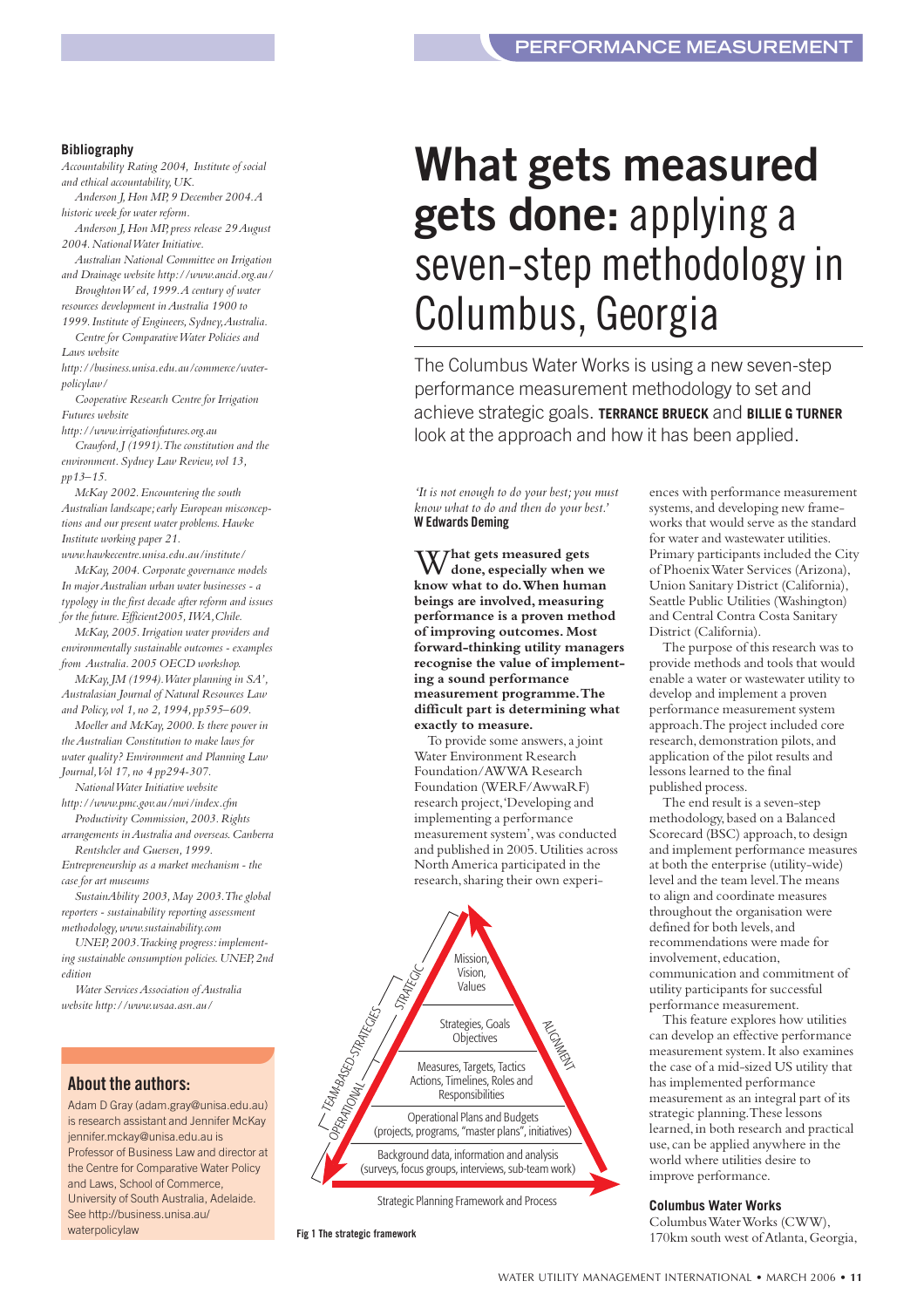

#### **Fig 2 A successful performance**

provides services to nearly 250,000 people.This public utility has a history of effectively planning for its future needs and the needs of its customers.

CWW has recently completed a comprehensive update of its strategic plan and facility master plans.This encompasses a number of areas including information technology, asset management, biosolids and security improvements.CWW has pursued the ongoing challenge of communications, tracking, linking and aligning business strategies and goals with operational budgets and daily activities.

Most utilities recognise the importance of strategic planning, but less undertake it in a comprehensive fashion. Of course, it is possible to make incremental improvements without a strategic plan.In Columbus, however,utility leaders were determined to take full advantage of opportunities for significant change. They embarked on a strategic journey, conducting a comprehensive, one-year strategic planning process that was complemented by in-depth planning in several focused areas.The process involved a cross-section of utility personnel as well as outside expertise.

Columbus used the 'scan,plan,do' approach to strategic planning that was developed in an AwwaRF project, 'Strategic planning and organisational development for water utilities,'in which CWW participated.The strategic framework for this approach (Figure 1) includes the process for strategy development and addresses organisational needs such as developing new skills,leadership, dealing with difficult issues, adapting to uncertainty, handling emerging goals, and managing communications.

#### **Successful Performance Measurement**

Much like the strategic planning process,it takes concentrated effort and organisational leadership to design and implement an effective performance measurement system.Do it well and the process will enable the utility to achieve new levels of performance in terms of efficiency,quality,and

effectiveness

The desire for change is driven by multiple forces that impact upon the organisation.External demands – competition, regulatory requirements, or customer expectations,for example – can be the primary motivator.Or the need for change can be driven internally by the utility leadership's desire to improve performance. Either way,performance improvement requires performance measurement.

A successful performance measurement system combines a holistic approach that is built around improved business practices and effective human/organisational strategies,in addition to performance measures for operational decisionmaking.It enables an organisation to establish a baseline for current practices,set targets for change and drive improvement.

The concept of a continuous improvement cycle emerged from the work of W Edwards Deming and was first applied in Japan in the 1950s. Deming demonstrated that an understanding of the relationship between measurement and process is fundamental to improvement.

The term 'system'is often used to denote the information technology that automates data collection, data manipulation,and the recording and presenting of measurement results.For performance measurement to be successful, the system must also include processes, procedures, communication, education,and supporting tools.All of the steps, from defining a utility's strategic plan to day-to-day use of performance measures, are part of the system.

As illustrated in Figure 2, the components of a performance measurement system are centred on the business process and associated work practices that deliver the product or service to customers.

To make performance measurement more clearly understood,a framework was developed around a modified form of the Balanced Scorecard (BSC).The BSC framework is based on the understanding that an organisation's continu-

#### **Fig 3 The seven-step process**



ing success relies on more than just financial factors.Its balanced view also considers the customer, internal business processes,and learning and growth.

With the framework in place, it is fundamentally important to select the right type of performance measures. Some measures record input on what was done (cost, effort, number of work orders,or other activity),while other measures indicate results (amount of wastewater treated per dollar spent, percent of treated wastewater meeting effluent quality standards).A good measure should be easy to understand but difficult to falsify.A scorecard should be balanced on measures of efficiency,quality,and effectiveness at both the enterprise level and the process or initiative level.

#### **Columbus asks its customers**

In Columbus, one of the most important performance measures is customer satisfaction with utility performance.CWW uses a customer satisfaction index to measure changes in customer perception.A baseline score was established via an initial survey of randomly-selected customers.The strategy team then used the baseline scores to identify benchmark numbers with data collected via monthly customer satisfaction surveys.

The utility has consistently enjoyed customer satisfaction scores nearing 90%,but surveys alone do not reveal where improvements can be made.The most effective way to learn what customers really think is to ask them.

Customer focus groups and stakeholder interviews were held to gather individual perspectives and opinions. The utility also acquired information on customers'perceived value of products and services from residential, business,and regulatory perspectives. Each focus group meeting brought together similar customers and was designed and facilitated to encourage input and discussion.One-on-one stakeholder interviews were conducted with various individuals recognised as having important community or business influence or impact on the utility's strategic direction.

Interviews were scheduled at the stakeholder's convenience and were designed to promote candid input. Between the two approaches, the utility was able to obtain valid stakeholder perceptions and identify several specific strategic opportunities that the stakeholders regarded as important.

The value of both customer surveys and focus groups cannot be overstated. Each represents an excellent opportunity to learn about changing customer perceptions and build stronger external relationships.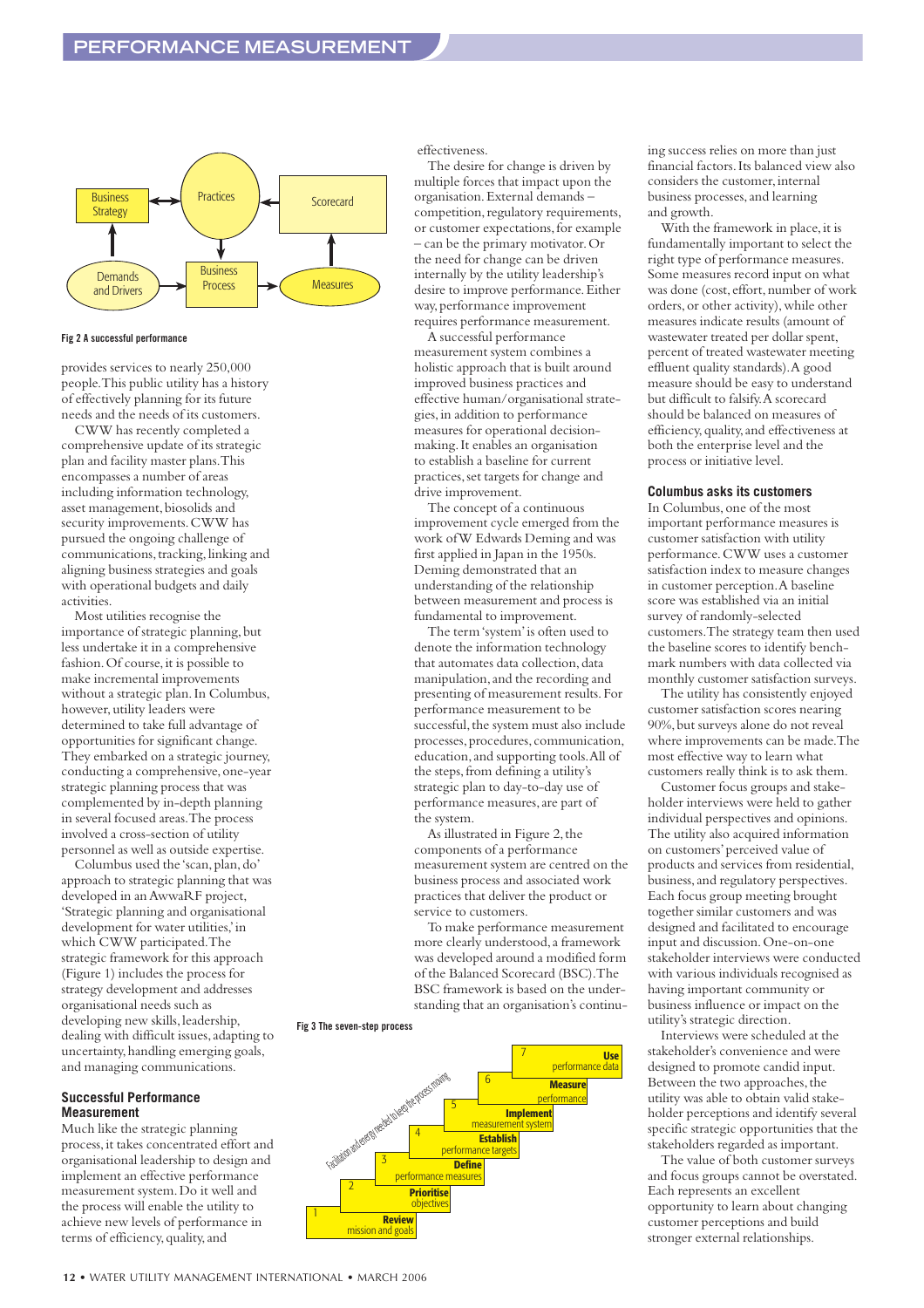#### **Seven steps to success**

The AwwaRF/WERF research project established a seven-step process (Figure 3) to serve as a guide to developing and implementing a performance measurement system. These seven steps are set out below.

#### *Step 1: Review strategic plan*

The first step in the process is to begin with the utility's vision and mission – assuming these exist. If not, the organisation should at least create a working version of the vision and mission before proceeding.This ensures that performance measures support accomplishment of the utility's strategic direction.

As illustrated in Figure 4,the business strategies that support the overall strategic direction can be tracked using an enterprise scorecard of performance measures.In addition, each of a utility's operational initiatives (these carry out the business strategies) can be measured by team-based scorecards.Process-based scorecards are linked to a business process framework that defines typical water/wastewater utility functions.Initiative-based scorecards are linked to an organisation's key or strategic initiatives or programmes, typically through the strategic planning process.

A utility needs to select the best approach (that is,initiative-based, process-based,or a hybrid approach) to rolling out the scorecards organisation-wide.Individuals or organisation units should identify and have responsibility for a set of measures that may come from multiple scorecards.This handful of individual or organisation unit measures must be clearly relevant to their work,and be aligned with the achievement of goals and objectives. *Step 2: Prioritise improvement needs* Step 2 involves prioritising areas for improvement and potential benefits (such as cost savings,improved quality and better service) if the performance measurement system is to serve a valid purpose.These priorities are typically defined using a competitiveness assessment, benchmarking process, or review programme such as the AWWA/WEF QualServe programme. This need for improvement provides the motivation to manage performance.

QualServe is a voluntary quality improvement programme that is focused on continuous improvement and customer satisfaction. It is specific to water and wastewater utilities and is jointly sponsored by AWWA and WEF. QualServe provides tools to improve performance for the purpose of assessment and benchmarking.

Benchmarking allows the organisation to compare itself with others for the purpose of effecting change.The application of 'best'or 'leading'water and wastewater utility practices will improve performance. Using QualServe,utilities are able to identify areas for improvement and access the resources to implement changes best suited to the specific needs as dictated by their unique circumstances.High-level indicators provide a 'global'view,helping utilities compare themselves to other utilities in more than 20 areas of performance.

Quantifying the need for improvement is essential if the utility is going to select good measures and establish sound targets.This step may also change the goals and objectives defined in the previous step.It may even challenge the vision and mission.

*Step 3: Define performance measures* Performance measures, linked directly

- use data that is impossible to collect or more trouble than it's worth
- are measured only because they are easy to measure
- are poorly defined and inconsistent • are 'out of my control'or not actionable

One of the most common mistakes made in the selection of measures is choosing too many. Just because you can measure something doesn't mean you should.If a process or outcome isn't based on the organisation's improvement priorities, then it should not be measured for the scorecard (even if it is being measured for other reasons, such as regulations).

Some measures may seem 'forced'or lack relevance.Others measure the individual more than the process.Some measures do not aggregate or roll up well.Others are impractical and take



to priorities already established, also need to be defined.A list of business processes that contribute to the operational initiatives should be developed. Aligning business processes with initiatives will reveal performance targets and measures that deserve consideration.Specific measures should be identified for each priority goal and objective.The method and frequency of taking measurements also needs to be established and a responsible person or group assigned to gather and track measurements.

#### *A good measure:*

- drives performance improvements (desired behaviours)
- is actionable and relevant to work activities
- can be updated with regular frequency (data collection is possible)
- is clearly defined with targets (units, how measured, baseline or history)
- ties directly to goals and objectives
- is strategy and initiative-based or process-based (organisation or individual ownership follows) *Poor measures:*
- have little impact on work activities
- are too complex to understand

too long to measure. Start with a few key 'good measures'.

*Step 4: Establish improvement targets*

Targets for improvement should be established based on the performance measures defined in step three.Target setting is sometimes obvious, particularly when goals and objectives have clearly desired outcomes.Targets need to be realistic and they need to fit with organisational goals.The performance assessment (completed in step two) will likely report the gap between current performance and an established standard or leading practice. Targets to close this gap should be specific,achievable,and have a set time frame.

Without an existing baseline of data – either utility-specific or general industry data – setting targets can be like shooting in the dark.Using QualServe performance indicators gives utilities valid statistical analysis of performance (by size, region, type of utility and so on),which sets the context for utility-specific targets.This is the approach taken in Columbus, where QualServe was considered a familiar, practical alternative.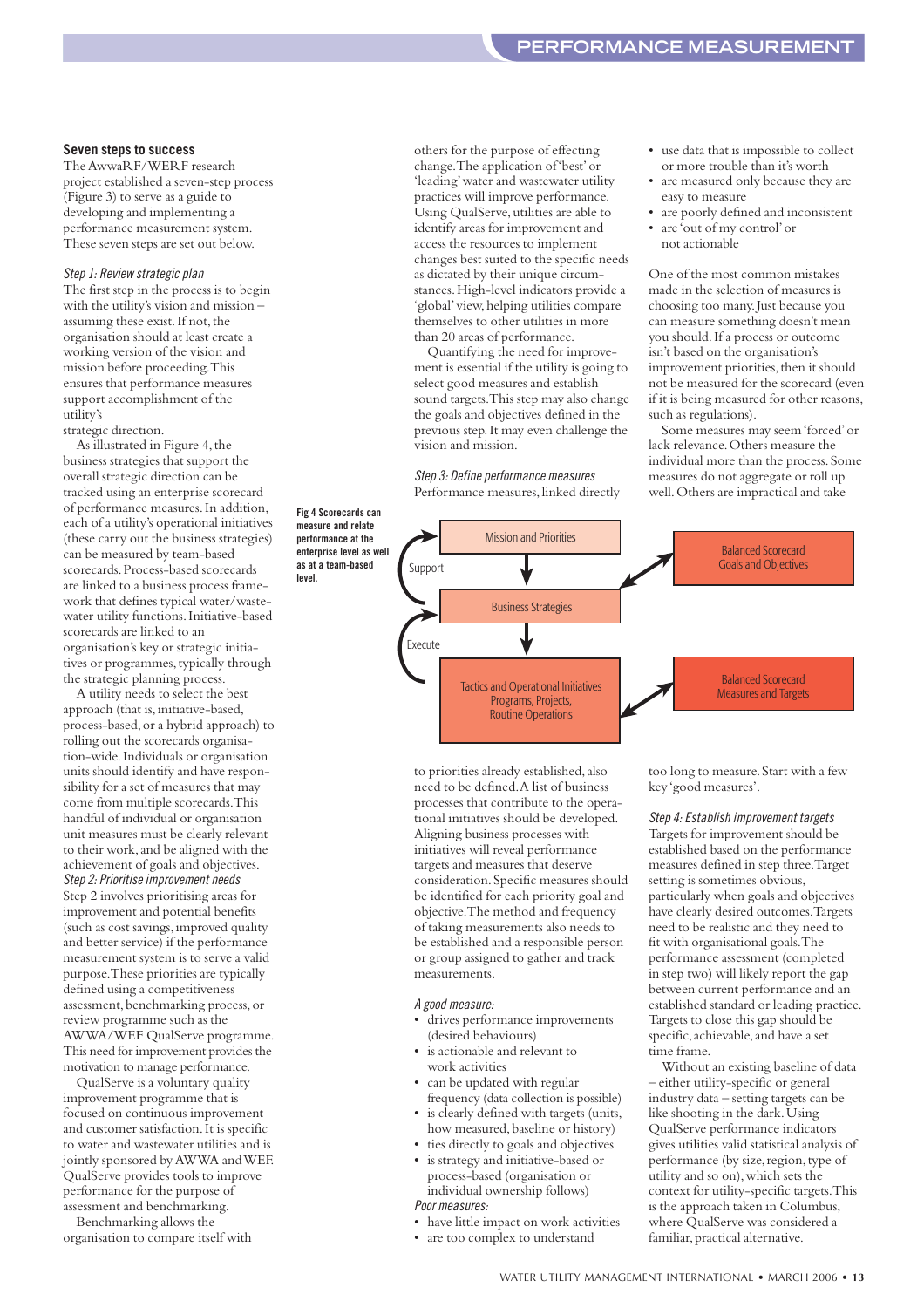

#### *Step 5: Implement performance measurement*

Implementing the performance measurement system means establishing data collection, recording, manipulation of data, and presentation of measurement results via periodic reporting or an online dashboard.New operating procedures or additional training might be required.Team members need to be selected and reporting methods/schedules established.Not all targets will be met, so processes for corrective action need to be set up.Team-based measures are the best approach for actions to affect results.

Automated performance measurement is preferred because it places less of a burden on employee time.The data that results must provide the information needed to adjust processes.Ideally,the system should consolidate and integrate data from a number of sources – work management system (WMS), SCADA, financial information system (FIS), customer information system (CIS),and so on.

#### *Step 6: Measure and adjust*

Once the performance measurement system is in place, adjustments will be required.It's inevitable.Are the measures the right measures? Are they well-defined for accuracy and future repetition? Are the targets realistic? Are processes in place to consistently gather the information? User feedback

#### **About the authors:**

Terry Brueck is President of EMA, Inc., a North American management consulting firm specialising in services for utilities and municipalities to improve productivity and maximise long-term performance. He has over 25 years' experience working with utilities in the USA, Canada and the United Kingdom on strategic planning, organisation development, work process redesign, and information and control technology. He holds Bachelor and Master of Science Degrees, and is a Registered Professional Engineer.

Billy G. Turner is President of Columbus Water Works, an innovative public utility serving residents of Columbus, Georgia. The utility's leadership and forward thinking enables it to provide among the most cost-effective water and wastewater service in the Southeastern USA.

**Fig 5 Scorecards need to be reviewed on a regular basis to take action and ensure the measures still make sense.**

can provide the answers.

It may be necessary to go back to steps three and four and refine the initial set of measures or targets. During the first measurement period, it will take more time and effort to gather the data than in subsequent periods.Group training and analysis can be helpful here to ensure employees understand the system, the need for accurate data,and the ultimate goal of performance improvement.

#### *Step 7: Use performance measurement*

Step seven puts the performance measurement system to work. Continuous improvement is an ongoing process that requires a longterm commitment.It is important to review, refine, and/or revise measures and targets at least once a year (Figure 5) to ensure they remain relevant.

Simply giving the data to employees is not enough.The next step is to provide training that will help them make the necessary process improvements.An ongoing education and communication programme is required throughout the organisation whenever a performance measurement system is in use.

A word of caution:Do not skip any of the seven steps.Completion of all seven is essential if the system is going to yield true performance improvement.The seven-step process for developing and implementing performance measurement systems was refined based on real-world experiences,using team-based implementations with several scorecard rollout options.It is now a proven system that works.

#### **From planning to practice**

Once its six major strategies had been identified,Columbus Water Works formed six employee teams to implement one strategy apiece.The utility management structure was also reorganized to provide support for and to facilitate implementation.By linking performance indicators to onthe-ground implementation tactics, each strategy team now has 'ownership'of several key measures.

Implementation of each business

strategy is now underway.Strategy goals and objectives are directly linked to performance measures.The utility reports monthly on 27 measures that show company-wide performance, enabling every employee to see the results of their own performance. Success is measurable and progress is tracked regularly.As the utility environment changes, teams will adjust their tactics and the scan process will be revisited annually to make changes in overall strategic direction.

In taking this path to plan for the future, the utility has charted a sound course.The key was using a flexible, dynamic, ongoing process. By including outside stakeholders in the planning process, the utility gleaned valuable perspective that ultimately made a significant impact on the organisation's future direction.

In identifying strategic measures and targets to measure progress,CWW staff seized the opportunity to measure the utility's performance against industrywide data. Now CWW is utilising survey results for several performance indicators to modify measurement processes and help implement the strategic plan.Key steps include:

- setting the strategic direction
- looking for appropriate indicators to measure results
- using the indicators to measure progress and take appropriate action
- improving performance

Of course,making the shift to a measurement-based culture doesn't happen overnight.It takes time, enthusiasm, and commitment from the top.Leadership needs to be visible and employees have to be involved. Measures and results need to be reviewed frequently.Equally vital,is communication at multiple levels employing multiple methods.In the end,Columbus Water Works – or any other utility employing performance measurement – will know exactly how far it has come and how far it still has to go. ●

#### **References:**

*Terrance Brueck et al.Developing and implementing a performance measurement system. WERF/AwwaRF,2005.*

*Terrance Brueck et al.Strategic planning and organisation design for water utilities.AwwaRF, 2004.*

*Robert S Kaplan,David P Norton.The balanced scorecard.Harvard Business School Press.1996.*

*AWWA/WEF,QualServe program, www.qualserve.org*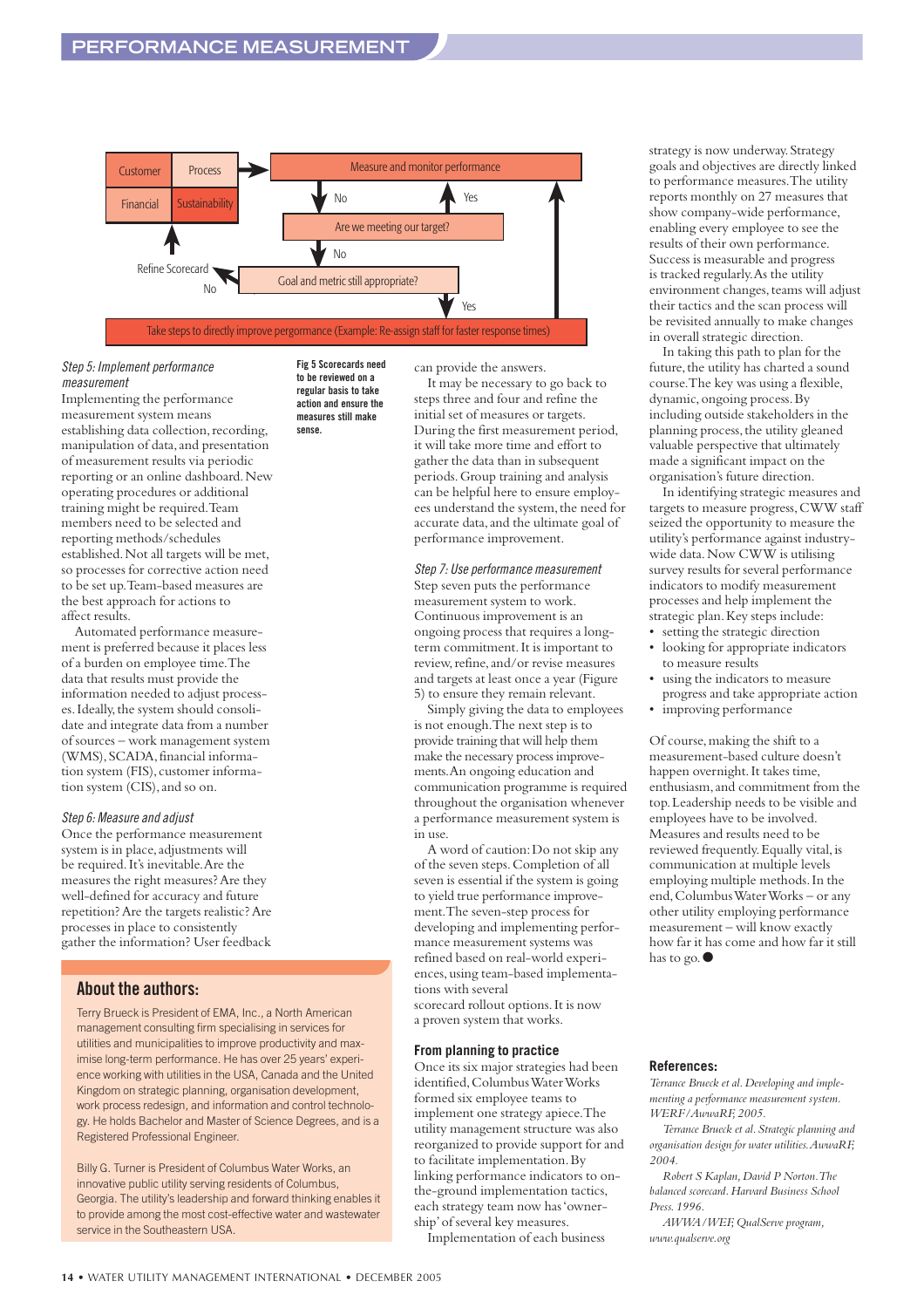# Delivering on the debt dilemma

Without the ability to impose punitive measures on customers who don't pay their bills, water companies in England and Wales have been forced to take a fresh look at their debt recovery strategies. **LIS STEDMAN** reports.

D**ebt is an important issue for the water industry of England and Wales.The Water Act of 1999 made it illegal for water companies to disconnect their customers and the result has been soaring debt levels.By 2003, the industry was facing an annual non-recoverable debt of £164 million (\$288 million) – equivalent to 700,000 households not paying their bills out of the total of some 22 million.**

The problem is that disconnection was a powerful tool,although it has to be pointed out that the industry fully supports the right to a continuous supply of water.Unfortunately other options such as pre-pay meters and flow reduction were also rejected by government and the courts so,as debt specialist TDX's CEO Mark Onyett points out:'Advisors are saying to people that payment of their water bills should be their lowest priority, because the industry can't disconnect.'This is a truth the industry also acknowledges.

It does, however, recognise that the growing level of debt is related to affordability – the government's definition of water poverty is when charges account for more than 3% of total household income.Charges have risen considerably since privatisation to help the industry meet the demands of a number of stringent European directives.Whereas in some countries water charges are merged in with the overall rates or subsidised from other taxes,in England and Wales they directly reflect costs, both capital and operational.

One of the main problems is that household debt in Britain is the highest in Europe.According to the Church Poverty Action Group,one in four people sometimes struggle to make repayments on their debts.Recent figures show that outstanding charges have increased by around 17% since 1998/99,so debt represents a growing challenge.

The industry acknowledged the scale of the problem by staging a thinktank in May 2004,bringing together

#### *'The industry as a whole has spent a lot of time developing new collection techniques – it has been a very hard road to go down.'* **Julian Tranter, Thames Water**

the companies, regulators, government and consumer groups to explore the issues and circumstances surrounding non-payment and identify possible workable solutions.

Applicants to Anglian Water's Trust Fund (see box) illustrate the scale of the problem:8% have incomes of under £70 a week; 12% have less than £,160 (\$280) a week and one or more children; average debt is £3000 (\$5270) to £4000 (\$7020);average water debt is  $\zeta$ , 650 (\$1140). Figures from Severn Trent's Trust Fund bear these observations out as well as revealing that two thirds of applicants are totally dependent on benefits,many are single households and over half have some form of mental illness.

Solutions, therefore, are not easy to find.The water industry points out that there are 'clear tensions between the need to place a proper value on water to ensure it is not wasted and the need to ensure it is affordable to all'.There is much discussion within the industry about whether metering can provide a solution to the question of how to achieve effective demand management while enabling affordable and equitable access to water.This may be possible, the industry feels,if it is teamed with intelligent tariff arrangements that ensure disadvantaged customers have sufficient water for their needs at an affordable price.

Other issues such as communication were raised at the 2004 think-tank – economic regulator Ofwat pointed out that improving communication with those in debt was crucial as they were often very difficult customers to reach. This, the think tank noted, relates to a complex psychological aspect of nonpayment – the stigma of debt and the social isolation of the very poor. Customers in debt often view it as their own fault and are reluctant to seek help,so they need sensitive, high-quality and probably face-to-face advice.

Research carried out by CreditScorer in 2003 suggested that the methods of debt recovery in the water industry were comparable with efforts made by other industries and measure very favourably against the energy sector.It segmented nonpaying customers into three categories: 'why should I pay'customers,who are defiant or calculating debtors;poor money managers,who divide into unaware and denying debtors;and strugglers – distressed debtors and vulnerable people.The companies recognise their responsibilities for the latter two groups.It is the first group for which it has long looked to government to provide concrete action to help prevent, manage and recover debt.

In the meantime, companies are having to feel their own ways forward in what is a politically and sociallysensitive maze.Thames Water's actions are illustrative of the efforts being made. Julian Tranter, collecting agency relationship manager for Thames, says of the disconnection ban:'At the time, I don't think a lot of the water industry knew how to react.The industry as a whole has spent a lot of time developing new collection techniques – it has been a very hard road to go down.'

The companies are solely reliant on the willingness of their customers to pay and the company's ability to contact them and persuade them to pay,he adds.'The primary principle for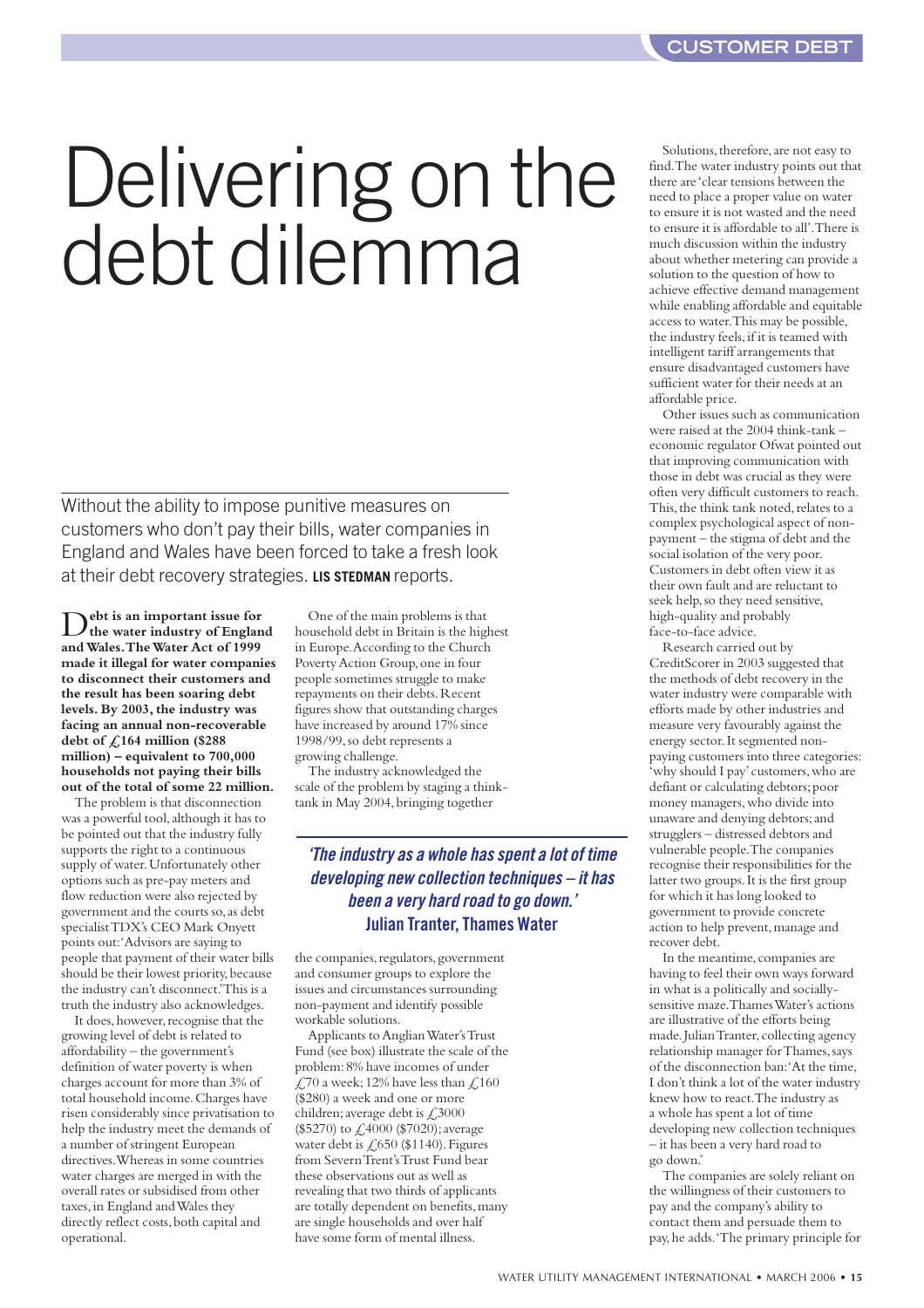us is about knowing our customers, who are the types of customers that are not paying and their needs,issues and concerns.We start by looking at their payment history.It's about breaking up non-payers into different areas so we can make investment decisions.'

Thames begins with reminders and notices warning of the consequences of non-payment.Next it tries to call nonpayers before their bills are due if they have a history of non-payment, and try to persuade and remind the most forgetful.For genuine strugglers, Thames is willing to write off a certain amount of debt if they are sure their customer has tried to make payments – they have to demonstrate a willingness to pay.Mr Tranter notes:'People that are struggling for genuine reasons have got a variety of options.They can pay weekly to help manage their budgets, for instance.'

For the 'why should I pay'group, though, tougher action is needed. TDX,with its in-depth understanding of debt and debtors, was engaged in 2004 to help Thames enhance its strategies and take the company a step further.'TDX has helped to shed a light on the situation and has helped us to get money,'Mr Tranter says.'They try to maximise returns.They start with all of the data that Thames is able to provide on the debt and scorecard it – they cluster the data into similar types, create a segmented strategy and tailor their action to suit.'

TDX's experts segmented this uncollected debt, placing debt portfolios with the most appropriate debt collection agency for each debtor, a strategy that has resulted in a greater return for Thames according to Mark Hover, the company's head of agency management.

Before TDX came on board in 2004,Thames had attempted to collect outstanding debt through its existing portfolio of debt collection agencies, with each receiving a random allocation of debt.This resulted in much of the debt remaining uncollected.

Thames had provided the agencies with little information on the personal circumstances of the debtors,so a uniform method of debt collection was used for each debt portfolio.Any debt not collected was rolled through to the next round of debt placement,which was costly and time-consuming.

TDX tailored the collection activity and segmented debt into eight different bands according to which collection techniques were required. Individual bands were then matched with the agency best suited to collecting the debt.TDX was also tasked with increasing the amount of debt collected first time around. The company also tracked and analysed any historical debt from the first placement and ensured that this was collected.

TDX group recoveries management analysis manager Elliot Jackson says: 'What TDX tries to do is tailor the process so that the right recovery vehicle is chosen for the right debtor.' There are four steps to the process, he notes.First is a data-gathering exercise, in which TDX takes the information Thames has given it and augments it

#### **Payment options**

The new consumer body for the water companies of England and Wales, the Consumer Council for Water (CCWater), recently issued advice to customers worried about debt. It made a number of specific recommendations including:

- Smaller households and those with high rateable values should consider changing from rateable value to metering.
- Metered customers should try water-saving measures including water butts, showering instead of taking baths, washing the car with a sponge and bucket, not a hose, and installing a water-saving device in the toilet cistern.
- Apply for the vulnerable customer tariff if appropriate. This helps metered customers receiving particular benefits that either have a large family or a medical condition that requires extra water use.

Companies also offer flexible payment methods and can take deductions directly from benefits. Some, like Anglian Water, have charitable or trust funding available for special cases, and this money can be used to help with other bills, as it is recognised that the whole of a person's debt needs to be tackled for repayment to be sustainable.

The water industry has developed a number of measures to help domestic customers to pay their bills, including:

- telephone helplines
- flexible payment plans
- charitable and hardship funds
- advice on free water meters, where suitable
- help in applying for direct payment through benefits (Water Direct scheme)
- promotion of debt advice agencies.

with incremental data from third parties and across the industry.

Next is the segmentation process, in which debtors are clustered according to characteristics – increasing understanding of the company's way of working and how it handles its customers allows the segments to be closely tailored for optimum success.

The third step is execution,Mr Jackson says.'It is important that the segments are matched to a specific, executable strategy.We have a network of some 30 of the best collection agencies that we reach into.'

The fourth step is monitoring – the process is watched very carefully.Mr Jackson adds: 'If it works out, that's great,but there are still opportunities to do something more intelligent. What we learn is fed back to the beginning of the cycle so we can make better,more powerful decisions.It is a continuous "test and learn"process,so for the client there is an ongoing virtuous cycle of innovation and optimisation.'

The results of the work have been significant: both new and old debt recovery levels have increased,leading to a 10% increase in debts recovered, with a forecast  $\text{\textsterling}1.25$  million (\$2.2 million) additional debt recovered by the end of 2006.

Mark Onyett says:'We believe many companies can benefit from a more considered and sympathetic approach to debt collection and we're now looking at working with more utility companies, motor financiers and other creditors.Debt is becoming more and more commonplace in the UK – there is no longer an 'average debtor',and creditors must react by adopting a more sophisticated approach to the recovery process.'

Mr Jackson adds that there are a number of fronts on which TDX aims to develop its offering.The group recently ran a water industry seminar 'so that the water companies could get talking, and see the opportunities to pull together and work centrally to drive improvement and share best practice,'he explains.TDX is also keen to deploy sophisticated collection techniques developed in the debtsavvy financial services sector to improve water industry debt collection success.

Consumer groups and the industry remain convinced that the only lasting solution is for government to act, to give companies some alternative to the payment incentives it has removed. Clear guidance and a regulatory framework are what is needed,it is agreed.The problem appears to be getting the government to share this view. ●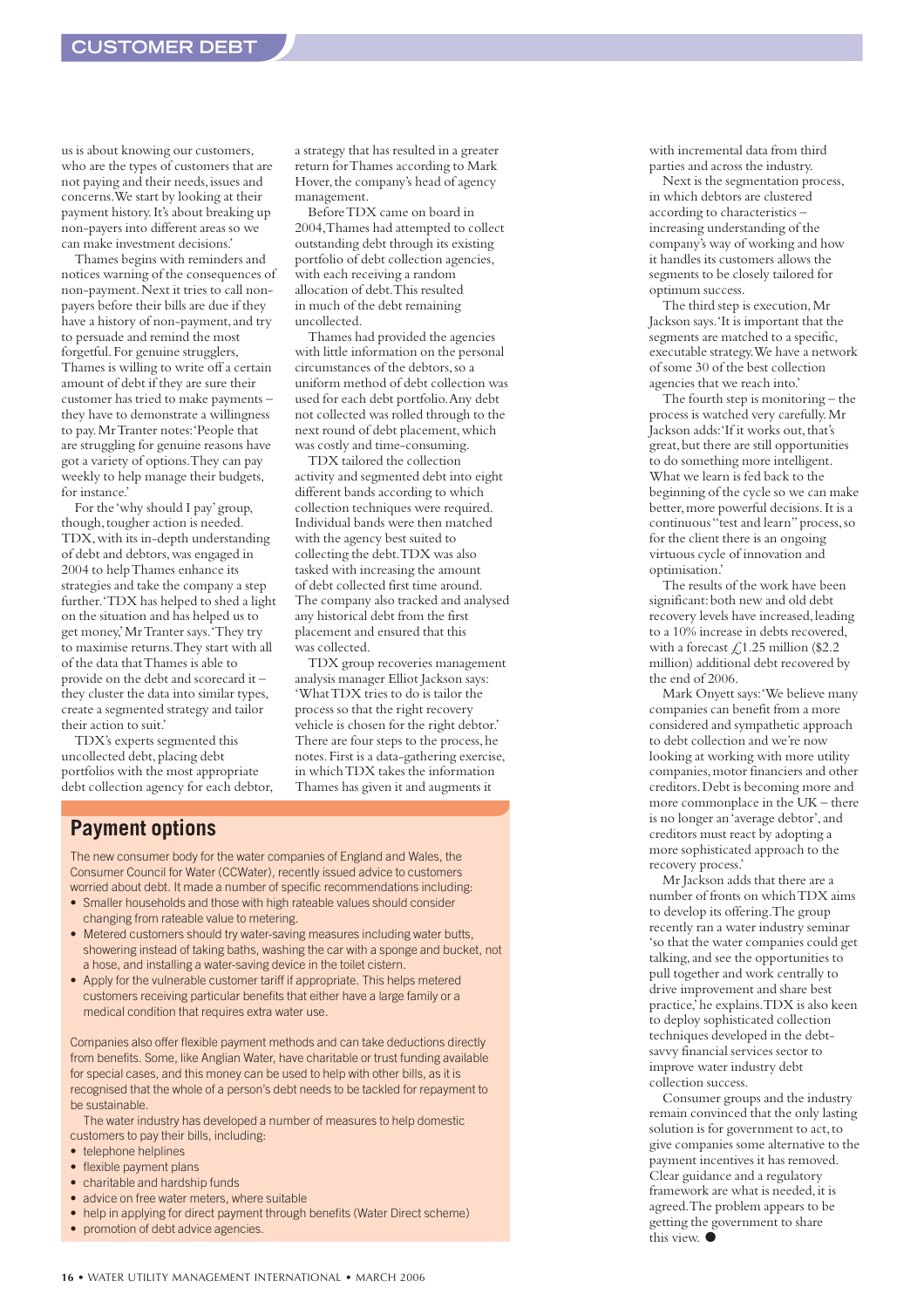# A perspective on private participation

Contract awards for private sector involvement in water and wastewater services provision can make the headlines, but what is the wider picture of how the market is developing? **KEITH HAYWARD** heard **DR DAVID LLOYD OWEN** review developments.

Less year two water sector<br>
contracts in particular made **the headlines – those of Aguas del Illimani in the Bolivian capital La Paz and neighbouring El Alto and of City Water in the Tanzanian capital Dar es Salaam.'In both cases it seems to be a fairly grisly case of local politicians wanting something to hit,and there's nothing more fun than beating up, sometimes literally,executives from a water company,'comments Dr David Lloyd Owen.But these were of course exceptions to what was happening generally in the market.**

Lloyd Owen is well placed to comment on developments in private sector participation in water and wastewater services provision. He runs the Envisager market analysis company and edits the Pinsent Masons Water Yearbook.Speaking late last year at the launch of the latest edition,Lloyd Owen describes 2005 as 'busy-ish'in terms of changes in the line-up of companies participating in contracts. Six companies left the sector, including Benpres,which Lloyd Owen describes as 'rather a battered partner'of Suez in Maynilad Water in Manila. Italy's stateowned ENI and ENEL were other names to leave the sector.'The long awaited rationalisation of the Italian water sector finally took place,which is a very important goal in spurring on

the reform in that market and the mobilisation of serious investment,' notes Lloyd Owen.Another significant loss is that of SAUR which,says Lloyd Owen,'has been broken up and broken up again'.He continues:'It was supposed to be sold off to private equity,but in fact they retained their Italian and African activities and Bouyges have retained the African activities and sold on the Italian activities.'

Alongside such losses,Lloyd Owen says he encountered some 11 companies around the world of which he was not previously aware, some of which were 'truly weird and truly wonderful'.There were also cases of local partners leaving concessions to become players in the sector in their own right.'These are extremely important in my opinion because this is the transformation of companies from being an alien foreign presence in a concession to something with real local presence, local shareholders, local management, local accountability, and this what we really are all about,'says Lloyd Owen. He also notes an enthusiasm on the part of private equity to buy into the sector.

The fortunes of the major global players have also varied.Despite talk of pulling out of water,Lloyd Owen notes that Suez remains at the top, actually gaining in terms of the number of people served despite taking

a more cautious view in developing countries. Veolia, meanwhile, is 'certainly not taking a particularly cautious view about China',and in the more developed economies is 'very, very busy', he notes. Other major players include Aguas de Barcelona, SABESP in Brazil, United Utilities and,for now at least,RWE. This said, the significance of smaller operators is important.'The grand process of consolidation has definitely has gone into reverse gear.It's really now the portion of the market taken up by the smaller more local players which is shifting and that is really changing the nature of the beast,'says Lloyd Owen.

In terms of contracts,Lloyd Owen highlights three key losses.Cascal's concession in Belize shifted into an operation and maintenance contract which was 'very much an agreed sale' carried out in a 'phased and controlled friendly process'.This contrasts with the more hostile losses of Aguas del Illimani and City Water. Meanwhile, he notes that Suez is 'looking for an exit route'in Aguas Argentinas.

At the same time there were very significant contract gains, with 40 new contracts serving at least 25,000 people identified,21 of the contracts being in China.These new contracts included eight major ones serving more than a million people.'As a result,28.3 million more people are being served

#### **Evolution of distribution of companies operating in the water sector**

| Number of countries                                       | 1999/00 | 2000/01 | 2001/02 | 2002/03      | 2003/04 | 2004/05  | 2005/06  |
|-----------------------------------------------------------|---------|---------|---------|--------------|---------|----------|----------|
|                                                           | 13      | 15      | 16      | 15           | 18      | 23       | 27       |
| Number of companies                                       | 70      | 81      | 82      | 84           | 102     | 117      | 130      |
| - OECD countries                                          | 59      | 69      | 70      | 68           | 73      | 72       | 78       |
| - advanced developing countries<br>- developing countries | 9       | 10      | 10      | $\cap$<br>14 | 6<br>23 | 13<br>32 | 16<br>36 |

Source: Pinsent Masons Water Yearbook 2005-2006 (p44)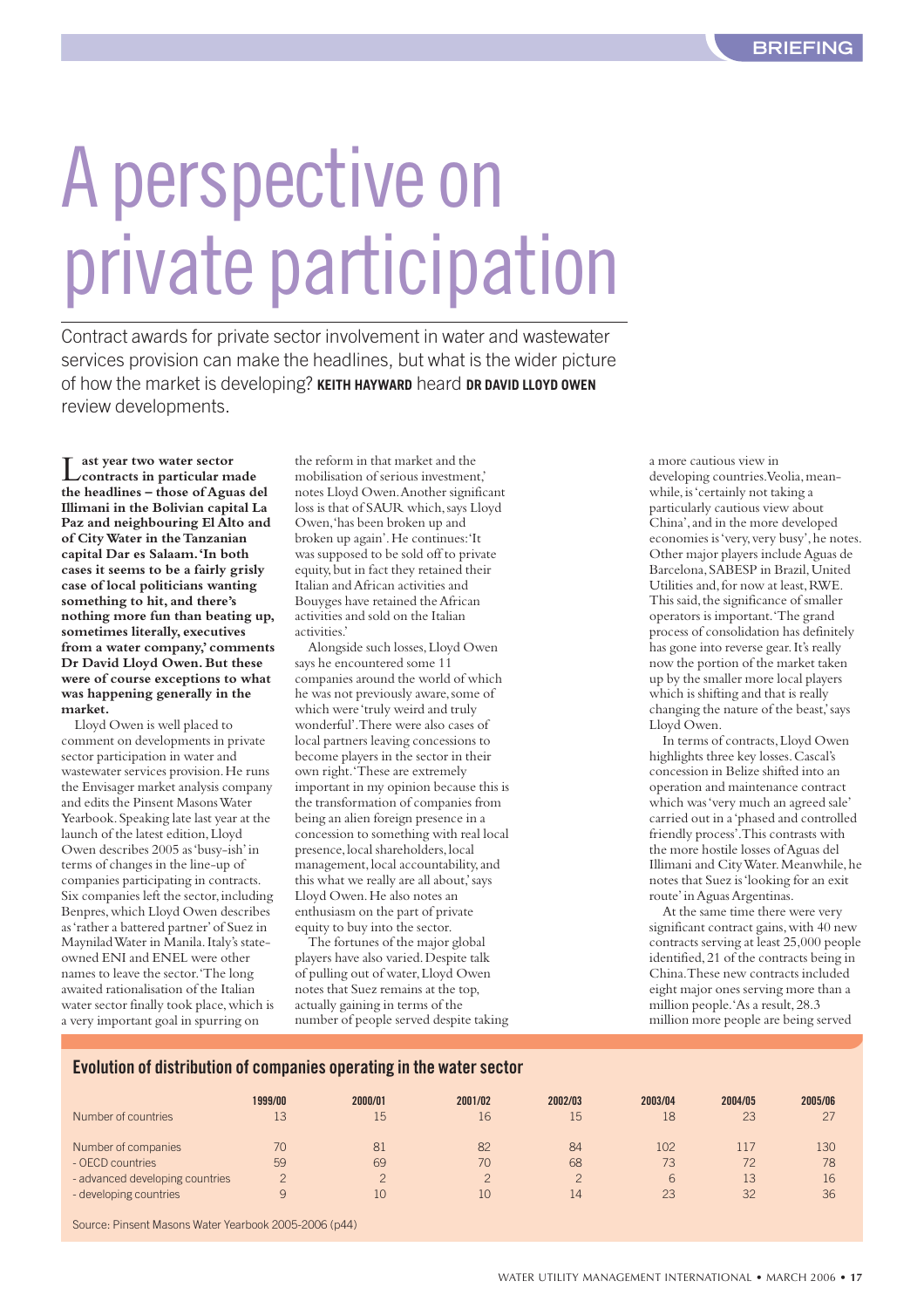in this type of financing and management body. Again, two thirds of those are from China – the China market really is driving the world market at the moment,'says Lloyd Owen.He also points out that the focus now is much more on sewage treatment contracts than was the case before,which has seen a gain of 24.7 million people served. This means that, while 2005 does not represent a peak year, it does indicate a good level of activity.'It shows a rather more controlled climate than we have experienced in recent years,'says Lloyd Owen.He recalls 2004,'a pretty traumatic year for the private sector',during which unrest in west Africa led to contract losses.Now, though,he notes 'a degree of stability is emerging into the sector again,with a slightly more rational environment.'

Having tracked these developments, Lloyd Owen is able to update his assessment of the current status of private sector activity globally.He estimates that around 393 million people have actual contract awards. Another nine million have been reached due to service extension and a similar amount due to population growth within the concession, although he says this is 'almost certainly a quite spectacular underestimate'.On top of this are the traditional markets such as the US, UK, France and Italy, which account for another 150 million.Overall then he estimates that 562 million people worldwide are served by the private sector – about 9% of the world's population and up from 5-7% in 1998.

This suggests a steady move towards greater involvement by the private sector, but there are of course differences to be observed. Globally there are now some 130 companies active in the sector.There is 'slightly sedate'progress in the OECD countries and 'a good progress'in intermediate countries,'but it is the developing countries where we are really seeing the private sector now starting to engage with local issues and local projects, says Lloyd Owen.

There are also differences from region to region.There are very different circumstances in North and Latin America – an economic climate created by 'anti-environmental legislation'in the former and 'a fairly toxic political atmosphere… where water is a proxy for other problems'in the latter – meaning that there are cautious forecasts for both.In central and eastern Europe,'the private sector at the moment has a limited role and will maintain a limited role in the medium term while the municipalities and governments get to grips with the reality of European grant funding.' Lloyd Owen predicts that,when the

#### **Contract awards for water-only, wastewater-only and combined contracts**

|              | Water          | Wastewater     | <b>Combined</b> | <b>Contracts</b> |
|--------------|----------------|----------------|-----------------|------------------|
| 1987         | $\overline{0}$ | 0              | 1               | 1                |
| 1988         | $\mathbf{1}$   | $\overline{0}$ | $\Omega$        | 1                |
| 1989         | 3              | $\overline{0}$ | 10              | 13               |
| 1990         | $\mathbf{1}$   | $\mathbf{1}$   | $\Omega$        | $\overline{c}$   |
| 1991         | $\mathbf{1}$   | $\overline{0}$ | $\mathbf{1}$    | $\overline{c}$   |
| 1992         | $\mathbf{1}$   | $\mathbf{1}$   | $\overline{1}$  | $\overline{3}$   |
| 1993         | 8              | 3              | $\overline{4}$  | 15               |
| 1994         | 5              | 3              | 6               | 14               |
| 1995         | $\overline{7}$ | $\overline{1}$ | 10              | 18               |
| 1996         | 12             | $\overline{c}$ | 5               | 19               |
| 1997         | 12             | $\overline{4}$ | 10              | 26               |
| 1998         | 12             | 5              | 8               | 25               |
| 1999         | 15             | 6              | 28              | 49               |
| 2000         | 26             | 16             | 16              | 58               |
| 2001         | 17             | 18             | 19              | 54               |
| 2002         | 11             | 10             | 8               | 29               |
| 2003         | 18             | 8              | 16              | 42               |
| 2004         | 22             | 13             | 14              | 49               |
| 2005         | 13             | 16             | 11              | 40               |
| <b>Total</b> | 185            | 107            | 168             | 460              |

Source: Pinsent Masons Water Yearbook 2005-2006 (p37)

countries do this,'then they will take a rather cooler look at how they are going to finance the upgrade their water services, especially with European Union compliance in mind.' He also highlights the prospects of India.'South Asia is certainly a market which is taking off because the Congress Party has taken a much more progressive attitude towards financing and cost recovery than we would have expected three years ago,'says Lloyd Owen.'Some of its coalition partners don't share this outlook, but India is most certainly becoming an interesting market,'and here he highlights the Chennai BOT contract.

China is of course a location where private sector involvement is being embraced.In the 1980s there was just Macau and a few small contracts,while in the last five years there have been over 70 contracts awarded, averaging around a million people a contract.The focus now is on improving wastewater treatment provision,says Lloyd Owen. The aim was for 30-35% of wastewater to be treated by the end of last year and the intention is that it will grow to 45- 50% in five years'time and to 65-80% in ten years' time, requiring anything up to \$250 billion in capital spending.

Despite the apparently enormous potential that the Chinese market presents,Lloyd Owen offers words of caution to those who believe they can make money there.He draws attention to the high level of commercial awareness that exists.'You just don't go in there making a quick buck.What you do do is you go in there if you have really got something that will really get their interest,'he says.'Because they recognise the need for quality,65% of engineering goods the Chinese buy for municipal water and wastewater projects are imported,so that shows it is a quality-led market.'Once this is recognised, then there are indeed opportunities,and Lloyd Owen gives two example areas.'China will arguably at some point become the world's largest market for desalination because of the sheer need for water in coastal north east China, and the key driver there is going to be water for industrial use.'The other relates to the Three Gorges dam project and the huge volume of untreated wastewater that is being discharged into its catchment. '700M tonnes of effluent are discharged there each year… They agreed to build 320 wastewater treatment plants for \$5 billion which are needed by 2010.My suspicion is there is going to be an awful lot more profound engineering required addressing those areas beyond that,'he says.

All of this shows that the private sector continues to increase its involvement in the sector and that there are further opportunities, but Lloyd Owen also raises some challenges for and challenges to the private sector.

One of the challenges for the private sector is what contribution it can make to improving Africa's fortunes.That there is an overwhelming need for improvements in water and wastewater services provision is clear, but Lloyd Owen adds his own voice.He notes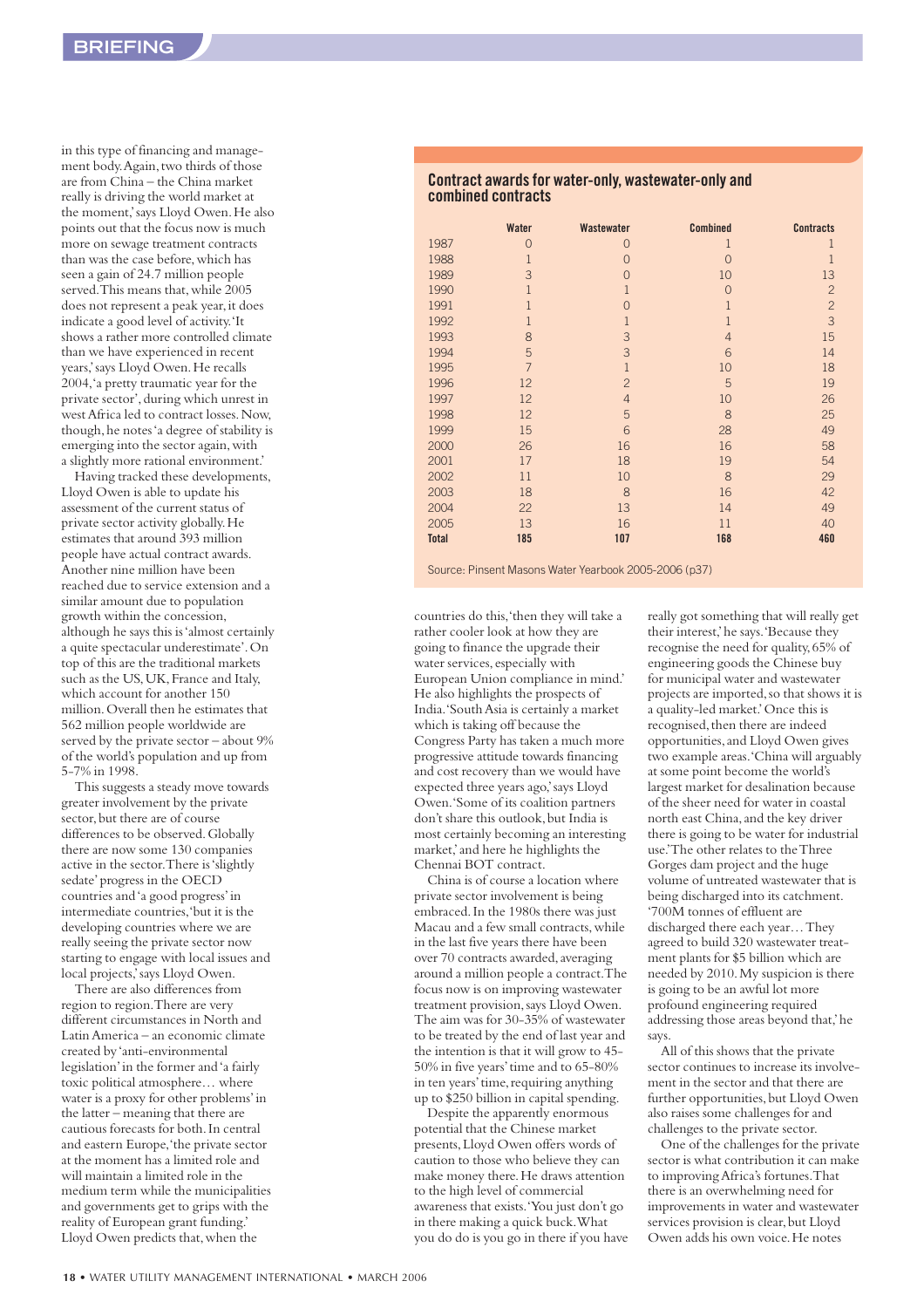that 42% of people have to walk more than 30 minutes to obtain water, on top of which poor water quality presents health risks.'If you think of the time getting back and forth, then you think of the sheer economic impact of women not being able to work, children not being able to go to school, their lives are dominated by fetching water of profoundly dubious quality… The second largest cause of death in Africa is bad water and it is the largest cause of child mortality… I always say it is Africa's AIDS.'He points out that the position in relation to the targets for access to improved water is merely being maintained for water,while the situation for sanitation is worse,with the continent falling behind the targets.

Some \$20 billion a year is needed in new funding to address this, but it is not forthcoming.This is despite the economic gains that such investment would bring.'There are two empirical studies which have been done on this. One compared the poorest countries in the world.Those which had a reasonable quality of water and sanitation services, in the last decade their economies have grown at 3.7% per annum.Those without decent access to water and sanitation have grown at 0.1% - a 37 fold difference in economic gain,'says Lloyd Owen.Then there is evidence from assessing the economic benefits of getting ill people back to work,letting women work and letting children learn.'For every pound you put into water and sanitation you get 6- 11 back in Africa in economic growth.' But,he asks,where is the money? 'It's not coming.The West has I am afraid let Africa down badly.'

Lloyd Owen therefore calls on those engaged with private sector participation to contribute to addressing this situation.'I really do want to see some hard thinking about how private funding, management techniques, etc, are going to be mobilised to help Africa overcome this terrible obstacle.'

The other issue Lloyd Owen raises is both a challenge to the private sector and a challenge for it.The challenge to the private sector comes in the form of the activity by those who are against the private sector and who have been very effective at communicating the failings of private sector involvement in water and wastewater services provision.The challenge for the private sector is therefore to better document its successes.

Lloyd Owen has done his own bit in this respect by preparing some case studies.'I had to do these for the UN, because the UN in their 2006 world water review wanted to look at a number of water contracts around the world which showed excellence in providing private sector participation as

#### **Distribution of numbers served (millions) by contract awards**

| Water                |         |         |         |         |
|----------------------|---------|---------|---------|---------|
|                      | 1985-99 | 1990-94 | 1995-99 | 2000-04 |
| Europe               | 39.86   | 1.57    | 17.35   | 24.77   |
| Americas             | 0.00    | 20.73   | 50.19   | 22.64   |
| Asia                 | 1.49    | 9.56    | 53.70   | 48.66   |
| Middle Fast / Africa | 7.25    | 1.28    | 14.81   | 13.62   |
| Total                | 48.60   | 33.14   | 136.05  | 109.69  |
|                      |         |         |         |         |
| Wastewater           |         |         |         |         |
|                      | 1985-99 | 1990-94 | 1995-99 | 2000-04 |
| Europe               | 55.03   | 3.54    | 18.41   | 23.27   |
| Americas             | 0.00    | 9.73    | 34.09   | 12.11   |
| Asia                 | 0.00    | 0.30    | 3.48    | 30.98   |
| Middle Fast / Africa | 1.50    | 0.00    | 1.96    | 5.69    |
| Total                | 56.53   | 13.57   | 57.94   | 72.05   |
|                      |         |         |         |         |

Source: Pinsent Masons Water Yearbook 2005-2006 (p38)

a tool for getting water to the poor.' One example is the Armenian capital Yerevan, where the Italian utility ACEA began operating in 2000.Then, 15% of water samples were unfit to drink, average water delivery was six hours a day,and revenue collection was 21%.Now Lloyd Owen says only 0.3% of samples fail,average delivery is 16 hours and everyone pays their bills.'As a result it actually means that for the poorest 30% of people in Yerevan who in 1999 were paying on average 8.1% of their household income on water, that had fallen to 4% this year.'

This, he says, is a typical example of what the private sector can deliver. In the case of Casablanca, Morocco, he notes that the Suez concession Lydec introduced a strong system of crosssubsidy to ensure affordability and recently sold equity on the local market, most of which went to local investors.He describes the work of the Ayala / United Utilities joint venture Manila Water Company connecting 1.5 million people over the last eight years as 'one of the great unsung successes'. This has included reducing nonrevenue water from 63% to 36% and providing basic connections to 740,000 people in slum areas which,says Lloyd Owen,has resulted in a 36% drop in infant mortality due to diarrhoea.

Other examples he cites are the achievements of Latin Aguas in its 30 year Aguas de Salta concession, of the universal service provision achieved by the Suez / New World Infrastructure joint venture Macao Water Supply Company,and of RWE Thames Water in East Jakarta, Indonesia. On the latter, Lloyd Owen notes:'One of the things they have done here is,when they started their concession in Jakarta, there was a heavy bias towards the wealthier people being served and the poor people being unserved.It has not been a brilliant concession in terms of everything going smoothly, but there is now no bias between connections and income,so in that sense the principle of universal service is being adhered to and they are now doing various projects on 'kampongs',which are informal settlements getting water across to the people.

The final example he gives is Bolivia,where he compares what Aguas de Illimani was achieving in La Paz / El Alto when it was ousted last year with the situation in

#### **Current and forecast extent of private sector participation**

|                          | 2005     |       |      | 2015 |
|--------------------------|----------|-------|------|------|
| <b>Western Europe</b>    | 179.1    | 45%   | 210  | 52%  |
| Central / Eastern Europe | 24.5     | 7%    | 60   | 18%  |
| Middle East / Africa     | 30.6     | 3%    | 105  | 8%   |
| South Asia               | 3.3      | 0%    | 45   | 3%   |
| Central Asia             | $\Omega$ | $0\%$ | 5    | 15%  |
| South East Asia          | 146.7    | 7%    | 380  | 17%  |
| Oceania                  | 4.6      | 18%   | 10   | 35%  |
| North America            | 79.3     | 19%   | 120  | 25%  |
| Latin America            | 94.5     | 17%   | 150  | 24%  |
| <b>World total</b>       | 562.6    | 9%    | 1085 | 15%  |

Source: Pinsent Masons Water Yearbook 2005-2006 (p43)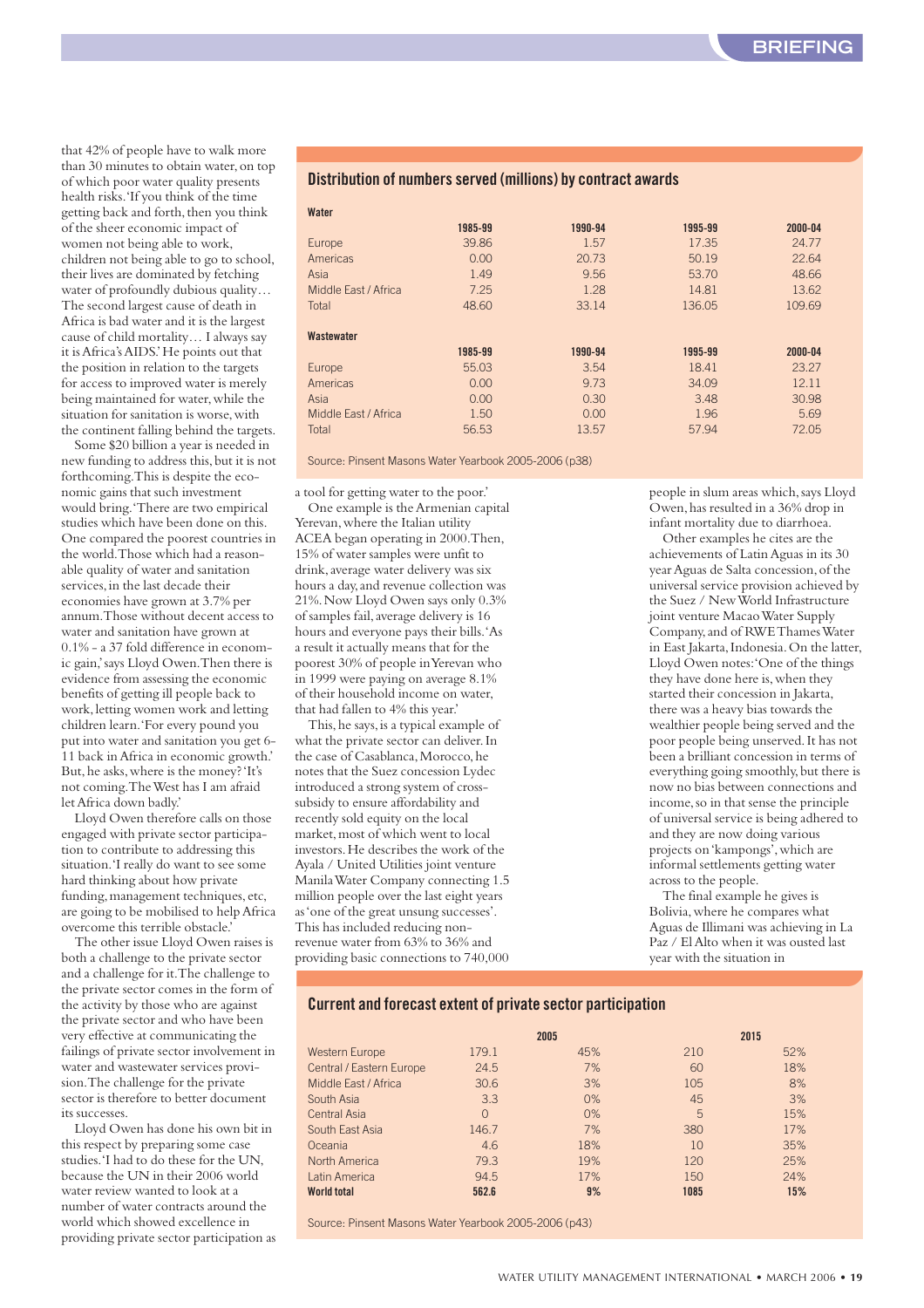Cochabamba,which has been in public hands since the private operator was ousted in 2000.In Cochabamba,he notes that supply coverage is around 69%,service provision around 15 hours a day and the tariff \$0.27/m3 . This compares with coverage of 99%, provision of 24 hours a day and a tariff of \$0.22/m3 in La Paz / El Alto.

For Lloyd Owen, such evidence counters the criticisms levelled by those who are against the private sector.'But then of course that's the problem, it's not actually about service delivery, it's not about getting water to the poor, it's not about reaching the MDGs,it is about ideology.'

Such documentation will not be enough on its own. For example, there need to be developments in relation to financing.'We need new financing mechanisms,'says Lloyd Owen. 'Climate change is going to fundamentally change the way we manage water and wastewater and is going to be a vast cost driver.The other great challenge is going to be diverting local wealth towards local needs.For example,in India there is actually quite a large number of prosperous people, but due to the lack of suitable financial instruments they send their money to Europe and America.What we need are water financing vehicles which are fully credit rated, liquid, and can generate business there.'

Lloyd Owen clearly feels the private sector has a valuable contribution to make.Indeed,he predicts that more than one billion people will be served by the private sector by 2015 (see box). However, he feels it is at risk of having its efforts overshadowed by those who are against private sector involvement. 'The private sector has got to engage in these debates.It is no good just doing nice brochures, nice meetings and nice dinners.They have to set the research agenda and bring water to the people. $\bullet$ 

**The Pinsent Masons Water Yearbook 2005- 2006, ISBN: 0-9551747-0-8, is available from: www.bebc.co.uk. See also: www.envisager.biz**

# **Lessons from Latin America**: the potential of local private operators

The prospect of only limited input from multinational operators in meeting the water and wastewater services needs of Latin America means the continent's institutional frameworks need to be re-thought. **ALEJO MOLINARI** looks at the role local private operators can play.

T**his feature intends to encourage debate about exploring new institutional arrangements for the provision of water and sanitation services in developing counties in order to achieve universality, continuity and quality.**

After a conceptual review of the experience with some privatisations that have taken place since the early 1990s,we explore some alternatives that will enable a change of course and the continuation of those aspects that have proved positive.

As an introduction, let us remember some characteristics of water and sanitation services.These services are, by nature, local monopolies. They are also strictly local services, since the transportation of water for potable purposes is very costly in relation to the revenue it generates.The same is true for the transportation of liquid waste.

These organisations are monopolies because it is socially convenient to have a single grid for water and one for sanitation, serving the same community. However, it is fair to point out that vertical fragmentation of the systems is possible,by separating some processes in the value chain. Horizontal fragmentation is also possible, though experience in this area is very recent. Another important economic

characteristic related to the ideas we

intend to analyse here, is the high cost of infrastructure compared to the revenue for services provided,when that is collected.

It is also pertinent to stress the social value of water and sanitation,which is relatively high in relation to other public services.Both services have an effect on people's health, either directly or through their effect on environmental quality.A recent WHO report states that a monetary unit invested in water and sanitation infrastructure represents a saving of three to 30 units of the same currency in costs related to public health.

These services, given their high societal value, have traditionally been rendered by the state, generally represented by local or regional authorities.For various reasons,among which is the inability of the state to fund the necessary investment to improve those services and make them universal,a number of authorities have sought different ways to invite the participation of private capital since the beginning of the 1990s.

#### **Problems of the multinational private providers**

For a number of reasons, which we will not go into here, the main operators winning recent privatisations have been a handful of multinational corporations.These corporations,due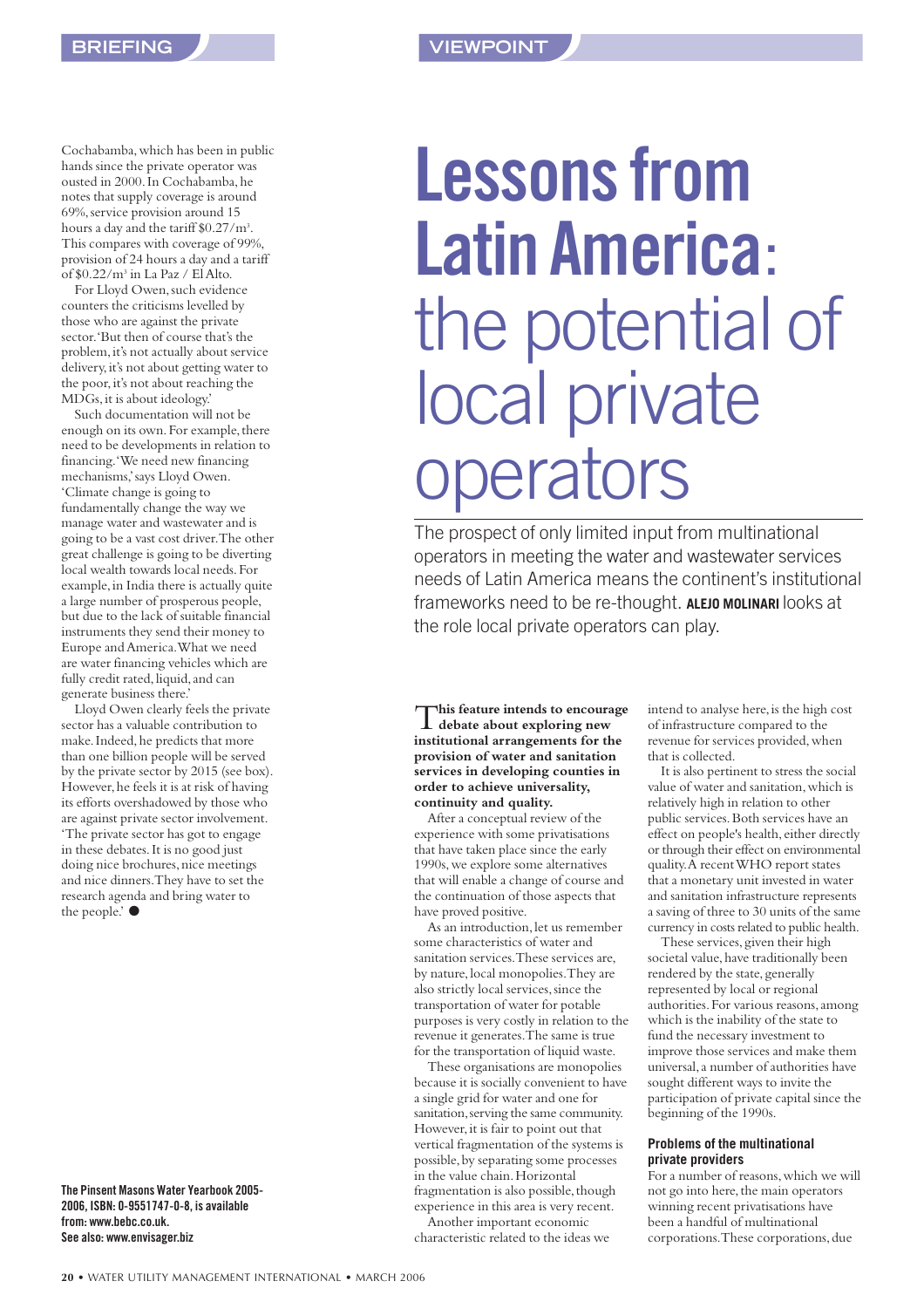to their experience, financial size and business knowledge,were expected to provide management capability, investment capital and technology to improve services.

A little less than a decade after the big rush of privatisations, these big corporations have revised their original expansive strategy to concentrate on northern countries, deserting contracts in peripheral countries to ensure the least harm to their interests.

An analysis of the massive failure of these big corporations,which is hard to make dispassionately today,will help us understand the best options for achieving the desired goals of universality and quality of service.

Let us start by saying that it is fair that private companies seek the profitability necessary for the survival of their business.Without that profitability,any business would be unsustainable. However, the pursuit of profitability as a single or main priority can also suffocate a good business.

In the case of water and sanitation services, their capital-intensive nature makes them a long term business, basically because of the difference between the high level of investment needed for infrastructure and the relatively low revenues that the operation of these services generate, because of their strong social component. However, the permanent search for short term profitability, probably necessary because of the high risk of investing in countries with unstable economies, has led to a number of problems.Companies are permanently renegotiating their contracts,applying pressure for rate increases and,when this has not been possible, indirectly adjusting revenues by failing to meet their investment obligations.

This sense of high-risk exposure may have led investors to become extremely cautious in committing their own capital for investment, turning instead to debt as the main source of finance. This policy enabled stockholders to quickly recover the minimum capital provided in the early stages of the contract, but leaving operating companies with high gearing.In this way, the expectation that big corporations would supply investment capital has been frustrated.They only provided plain debt capability and then only partially,because the main debt has been provided via multilateral credit agencies.This has not made them any different to the previous state managements.

But unlike previous state managements, the improved management capability allowed a relative move forward in terms of investment levels.However,this

investment was made by hiring companies owned by the corporation's own stockholders or their venture partners.Contracts were allocated mainly by a private bidding process,at prices that were generally favourable in relation to the probable market value, thus increasing the investment cost but improving the consolidated profitability of their head offices.

However, the technology provided has been no better than the corporation-owned technology, because the suppliers have been mainly controlled companies,which have little incentive to introduce technological improvements as their captive customers are the companies of their own group.This means that the attempt to incorporate cutting-edge technology via privatisations has also failed.

This systematic purchasing and hiring from corporate companies has also had a negative effect on local markets,because when purchases from previous suppliers have been discontinued they have gone out of business,producing a downward pressure on investment and an increase in unemployment.In other words,a great amount of the money yielded by customer payments, destined for investment and debt repayment, has gone instead to corporate hubs, via the corporation's contractors and suppliers. In terms of the privatised companies'

contribution to management capability,it is necessary to point out that services have improved remarkably in quality,compared with the previous state management, though they have not reached the levels demanded in the contracts.Nevertheless,years after this early improvement, service quality is now stagnant and has deteriorated in some cases as a result of high debt burdens and the missing investment capability.

We cannot deny the possible influence of the difficulties imposed by the macroeconomic instability in some of the countries that privatised their services. However, the expatriates from the large corporations,who contributed greatly to the improved management skills at the beginning of the privatisations,have slowly decreased in number as time goes by and have been satisfactorily replaced by local personnel,who have similar training but cost less.Management, therefore,apart from in the higher ranks,is now in the hands of properly trained local personnel.

Finally,let us examine the failure to reach the target of universal service, which happened because of the inability of big corporations to provide services to the poor.This inability has been acknowledged by the

top managers in some of those corporations.

The poor are not profitable, because their ability to contribute is below the cost of service provision.This means it is necessary to explore low-cost alternative technologies and associated participation plans to enable access at minimum cost.

In parallel, it is necessary to implement local community participation,to guarantee that services are sustained in the long run.All this is possible only if the local culture is correctly understood and a considerable ability to achieve consensus can be developed within the communities.

Some of the most significant failures of big international corporation management have been made in this area,as witnessed by the social rejection manifested in community meetings of those in need.Cases such as Cochabamba and La Paz,in Bolivia, or Tucumán and some municipalities of Greater Buenos Aires,in Argentina, provide a very clear picture of this.

#### **Lessons for the future**

We can now outline some conclusions. pointing out that the three reasons for privatisation – management capability, capital provision and technology supply – have reached a ceiling and we cannot expect, in the future, any contributions from the big corporations in these areas.This is even more the case, as we said, because they have shifted their strategy to concentrate on other markets.

It is evident that the solutions adopted in the past have reduced their capability and they have not reached the expected goals of continuity, universality and quality.If our society seeks to achieve the same goals,we must find different institutional schemes that enable us to achieve them at a lower cost and over the shortest possible term.Let us consider some options.

In some cases,where services have returned to state management, because the big corporations have deserted them, the results in terms of continuity, quality and universality are not very encouraging.This does not mean that state management should in itself be condemned.There are many cases of remarkably good state management, but they generally occur in specific institutional and cultural environments.

But there is management capability within the private operators of smallscale water and sanitation services, which encourages us to think this could be a feasible alternative.It is clear that local private experience in this type of service has so far been very limited. However, companies in the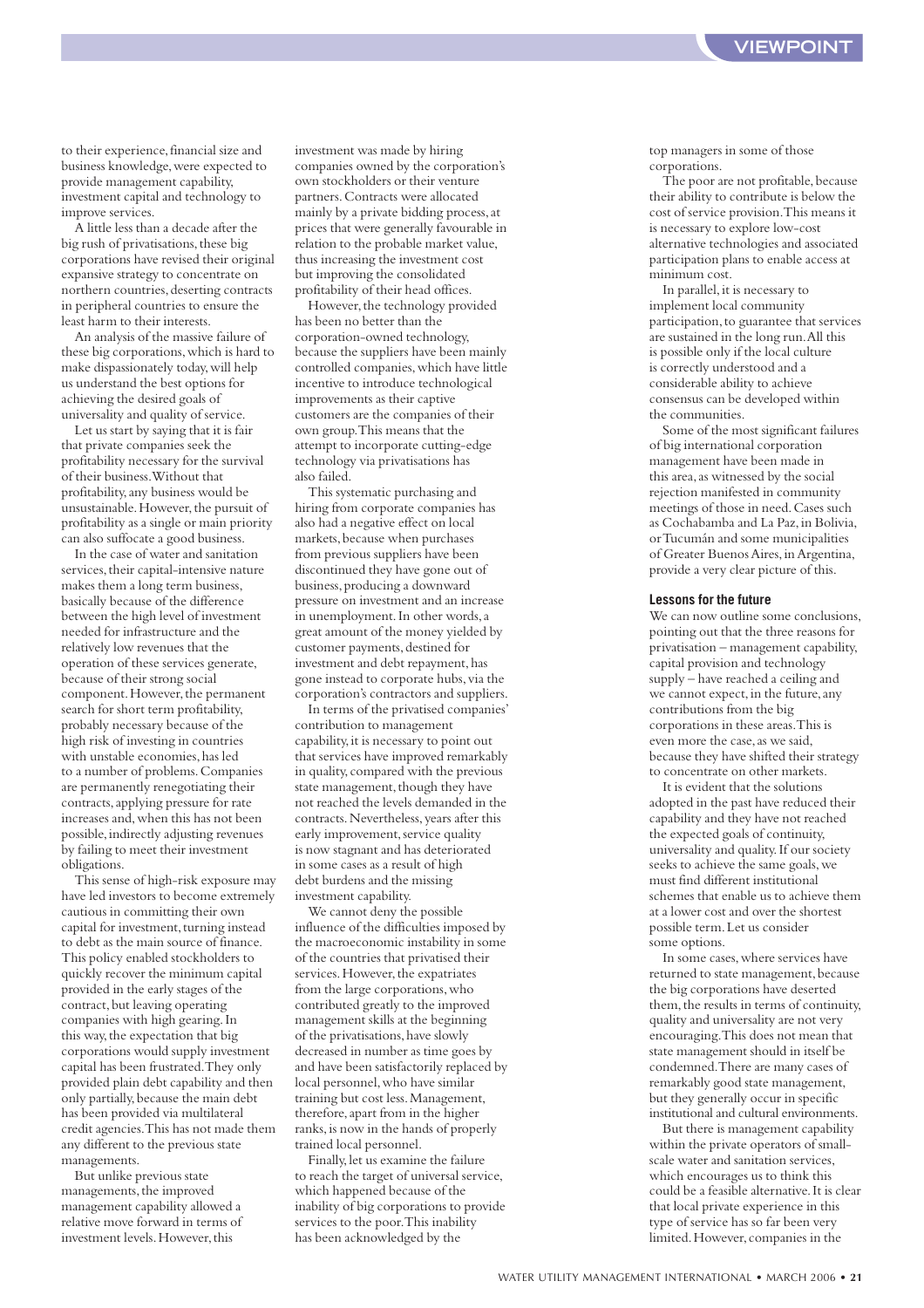private sector undoubtedly have good management capabilities.And it should not take long for this capability to adapt to these services and provide some advantages over the big international corporations.This is particularly the case if we remember that today's middle ranks in privatised companies are formed from local personnel who are highly skilled in their own specialties.

It is evident that contracts will have to be redesigned, creating adequate conditions for checking that this management goal is being achieved. Investment is among the fundamental issues that need to be reviewed.The investment needs are so great in relation to the revenues for this type of service that we cannot expect them to be supplied solely by the private sector. A decade of operation by the biggest international corporations,which specialise in this type of business, has not been able to solve this problem.

Acceptable charging levels relate to user affordability, particularly that of the poorest,which hinders reimbursement of necessary investment within periods that are compatible with the risks arising from unstable economies.Nevertheless,we could always design new levels of customer charges that allow us to invest part of the yield, dealing with cases of extreme poverty through an adequate system of social charging.This contribution of the customer charge to investment can be used as seed or counterpart capital to attract funds from other sources, such as the state and/or multilateral credit agencies.This way,we could develop infrastructure in accordance with community expectations on timing.

A local private operator would contribute their management capability, better interpretation of local culture and commitment to his community.To a great extent,local company managers have mainly been born and educated in their own countries and,if they have not emigrated,it is because they prefer to live and evolve in their natural environment.That is to say,not only will they remain linked to this environment, but they will also raise

their children in local schools and colleges.Therefore they will want to be seen as a part of their community and will be less keen to emigrate.

Their knowledge of local culture will enable them to adapt more easily to the demands of an unstable macroeconomy,while their commitment to the local community will lead them to develop not only future managers but also local suppliers, thus generating jobs that are now exported, to the benefit of the economies of other regions.

On the other hand, the absence of any 'captive'in-house technology would open the possibility of developing new technologies, better adapted to the economy and service conditions,and suitable for countries with fewer resources.As an example, small-diameter sewage systems have a proven good performance in a number of urban areas.

This would not invalidate the need and convenience of looking to the international technology market for those parts of the system that require such input. But even this type of purchase would not be tainted by a requirement to buy in-house and obsolete technology at a high price.

Finally, the ability of such managers to better understand their local communities should make them more acceptable,when trying to implement any participative institutional arrangement for the expansion and management of services, in contrast with the deep social rejection experienced today by the foreign agents of big corporations.

Because of these factors, it would seem convenient to encourage the local private sector to participate in managing public water and sanitation services, gradually substituting them for the multinational corporations which, due to circumstances or their own decisions, seem to be withdrawing from emerging markets.●

#### **References**

*Sjölander Holland,Ann-Christin (1995).The Water Business:Corporations versus People.Zed Books,London.*

*SIWI (1995).Securing Sanitation:The compelling case to address the crisis.Stockholm.*

#### **About the author:**

Alejo Molinari (amolinari@etoss.org.ar) is a civil engineer and MBA. He has taken courses in public services economic regulation (CEER-UADE, 1996 and 2003) and strategy and regulation of public services (PURC, University of Florida, US, 1997). He was manager of assets management between 1994 and 1999 and since 2000 has been manager of services quality at ETOSS, the regulatory body of Buenos Aires city's water and wastewater services. He collaborates with the World Bank, IWA, AFERAS and ADERASA in matters of benchmarking. He is a professor of water and wastewater technical regulation at various colleges and he has organised and lectured at various seminaries and workshops.



*SIWI (1995).Making water a part of economic development:The economic benefits of improved water management and services. Stockholm.*

*Tayler,Kevin and Parkinson,Jonathan (1993).Effective strategic planning for urban sanitation services:Fundamentals of good practice.GHK,London.*

*WASH (1994).Listening to those working with communities in Africa,Asia and Latin America.WSSCC,Geneva.*

*WEHAB working group (2002).A framework for action on water and sanitation: World Summit on Sustainable Development, Johannesburg.*

*Urquhart,Penny and Moore,Deborah (2004).Global water scoping process:is there a case for a multi-stakeholder review of private sector participation in water and sanitation? Water Aid,GTZ,RWE,ASSEMAE, Consumer International,Public Services International,Environmental Monitoring Group.*

*Swiss Tropical Institute (2004).Evaluation of the cost and benefits of water and sanitation improvements at the global level.WHO.*

Sirtaine, Sophie et al. (1995). How profitable *are infrastructure concessions in Latin America? Empirical evidence and regulatory implications. WBG.*

*Estache,Antonio and Pingo,María Elena (2004).Are returns to private infrastructure in developing countries consistent with risks since the Asian crisis? WB policy research working paper 3373.*

*Nellis,John et al (2004).Privatisation in* Latin America: The rapid rise, recent fall, and *continuing puzzle of a contentious economic policy.Center for Global Development, Washington DC.*

*Slattery,Kathleen (2003).What went wrong? Lessons from Cochabamba,Manila,Buenos Aires and Atlanta.Insitute for Public-Private Partnership (IP3),Inc.Washington DC.*

*Lamote,David Nicolas (2004).Country Report,France.AQUALIBRIUM.*

*Kessides,Ioannis N (2004).Reforming infrastructure:Privatisation,regulation and competition.WB,Oxford University Press. Washington DC.*

*Mehta,Lyla (2000).Problems of publicness and access rights:perspectives from the water domain.*

*Winpenny,James (2003).Financing water for all.World Water Council,Global Water Partnership.*

*Hall,David (2003).Financing water for the world – an alternative to guaranteed profits. PSIRU,University of Greenwich.*

*World Council for Sustainable Development (2002).Water for the poor.Earth Print: Stevenage,UK.*

*Sansom,Kevin et al.(2004).Serving all urban consumers.A marketing approach to water services in low and middle-income countries. WEDC,Loughborough University,UK.*

*Rees,Judith A (1998).Regulation and private participation in the water and sanitation sector.GWP,Stockholm.*

*Suez,(2003).2004-2005 action plan. Paris.*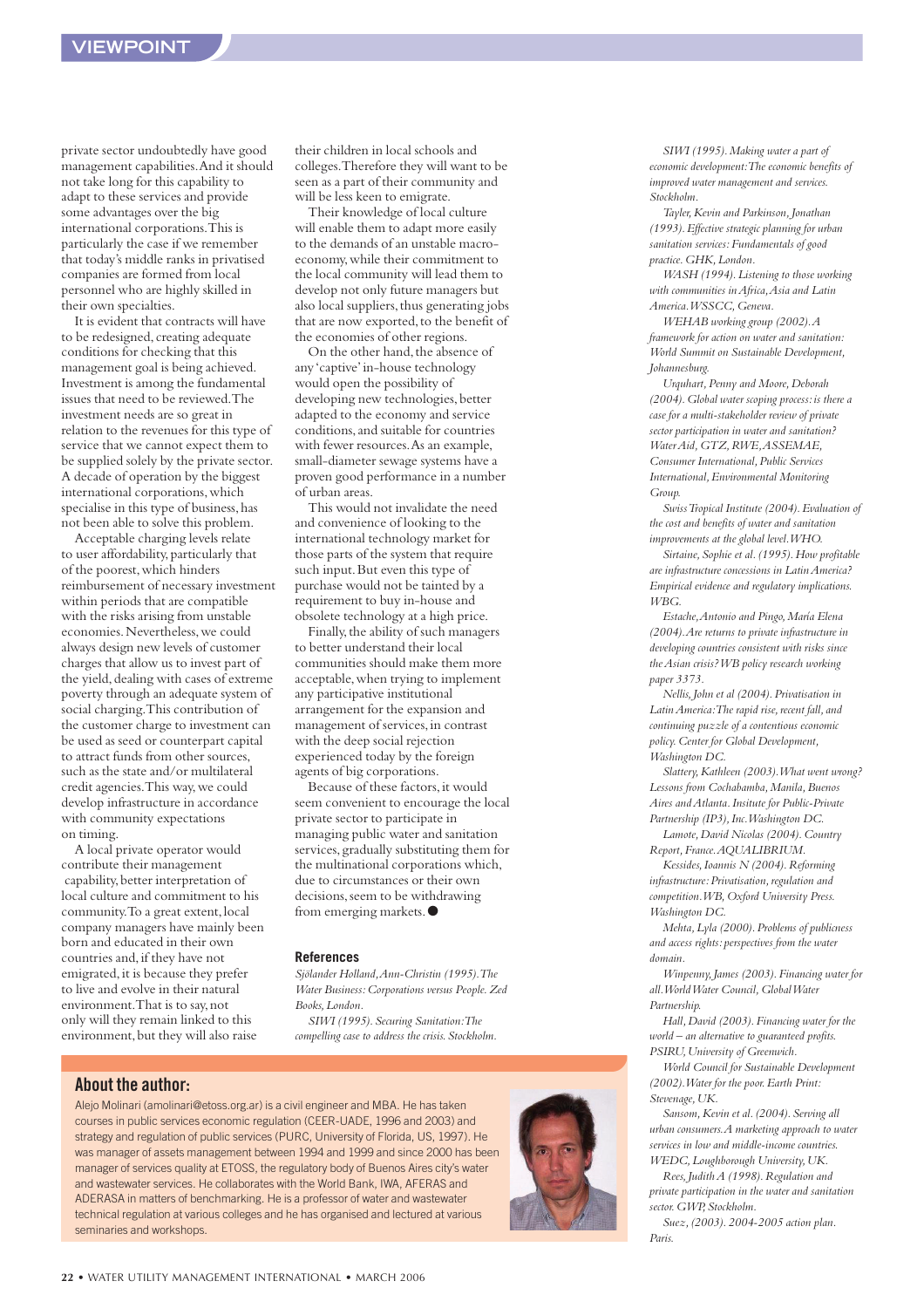# Aguas de Portugal's push towards direct service provision

Creation of Aguas de Portugal in 1993 brought substantial consolidation of the Portuguese water sector, but much responsibility for the direct service to customers remains with municipalities. **PAUL GARRETT** spoke with the company's chairman **PEDRO SERRA** about the moves to increase direct provision of services.



**All over the world the water industry is consolidating – or trying to.From a fragmented geography usually based around municipalities,economies of scale are increasingly being sought by bringing together water and wastewater activities into bigger umbrella organisations.This has happened in Portugal – almost.**

Aguas de Portugal (AdP) was created in 1993 as the Portuguese state vehicle for operating and developing the water and urban solid waste network there

and to implement a concession strategy based on multi-municipal ownership. AdP is in effect the holding company of a group comprising 65 operating companies,of which 57 are direct and majority owned, covering water supply systems, wastewater treatment systems, treatment and disposal of urban solid waste and other sanitation systems.The largest subsidiary by far is the water utility EPAL (Empresa Portuguesa das Águas Livres),which has served the capital Lisbon since 1868.Apart from this,AdP's core business is in providing



*'Regulatory benchmarking has shown that we are not as efficient as we could be.'*

> wholesale services to municipalities.It does however have some retail activity serving customers directly, covering 29 municipalities with water distribution and wastewater collection and serving a population of around one million (around ten percent of the Portuguese population).

Pedro Cunha Serra is the chairman of the board of AdP.A civil engineering graduate specialising in water resource planning, he worked for a civil engineering consultancy until 1989,specialising in water projects in